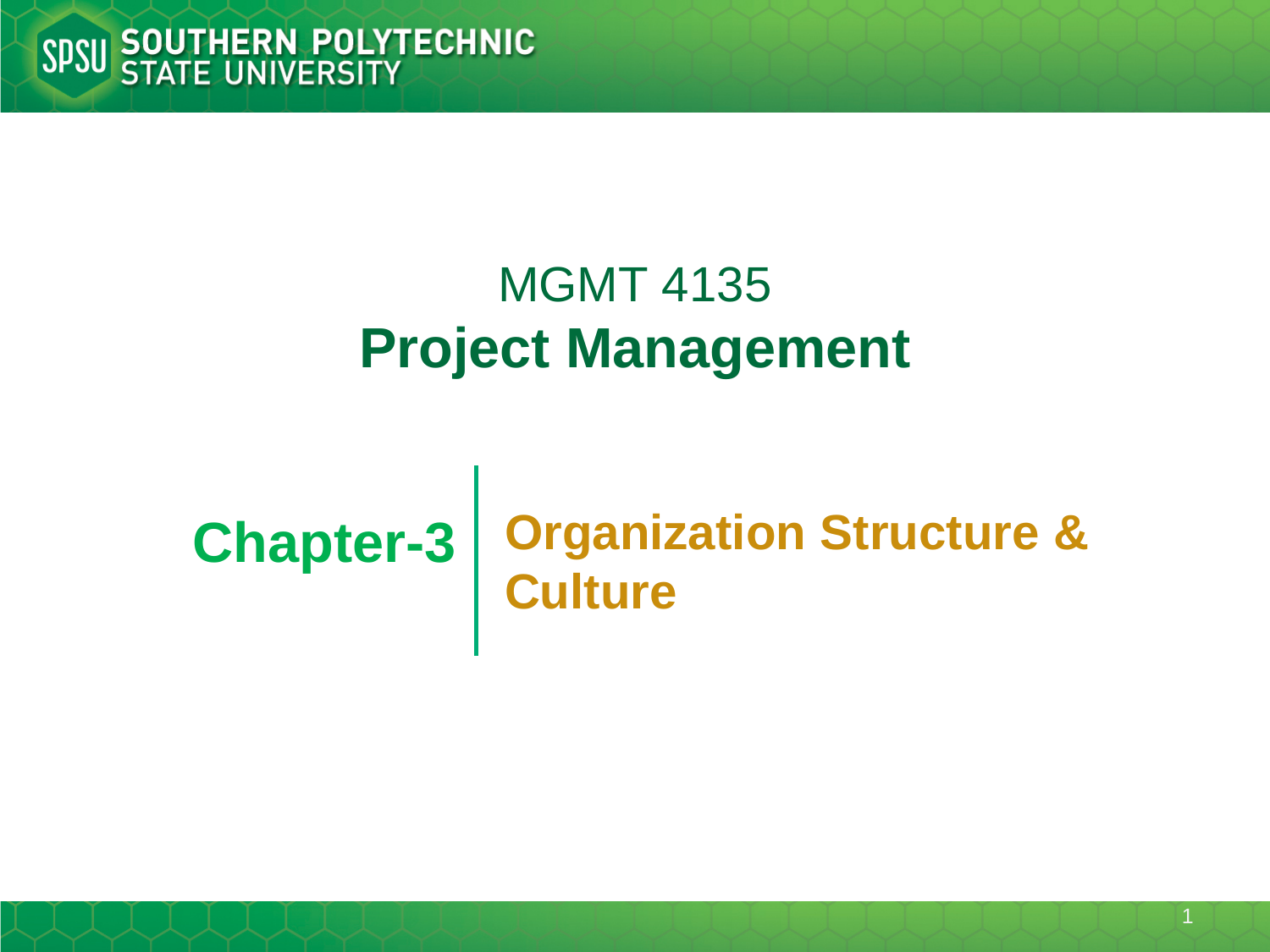**Chapter-3** Organization Structure and Culture

- Three different project management structures to choose from:
	- 1. Functional organization
	- 2. Projectized or dedicated teams
	- 3. Matrix structure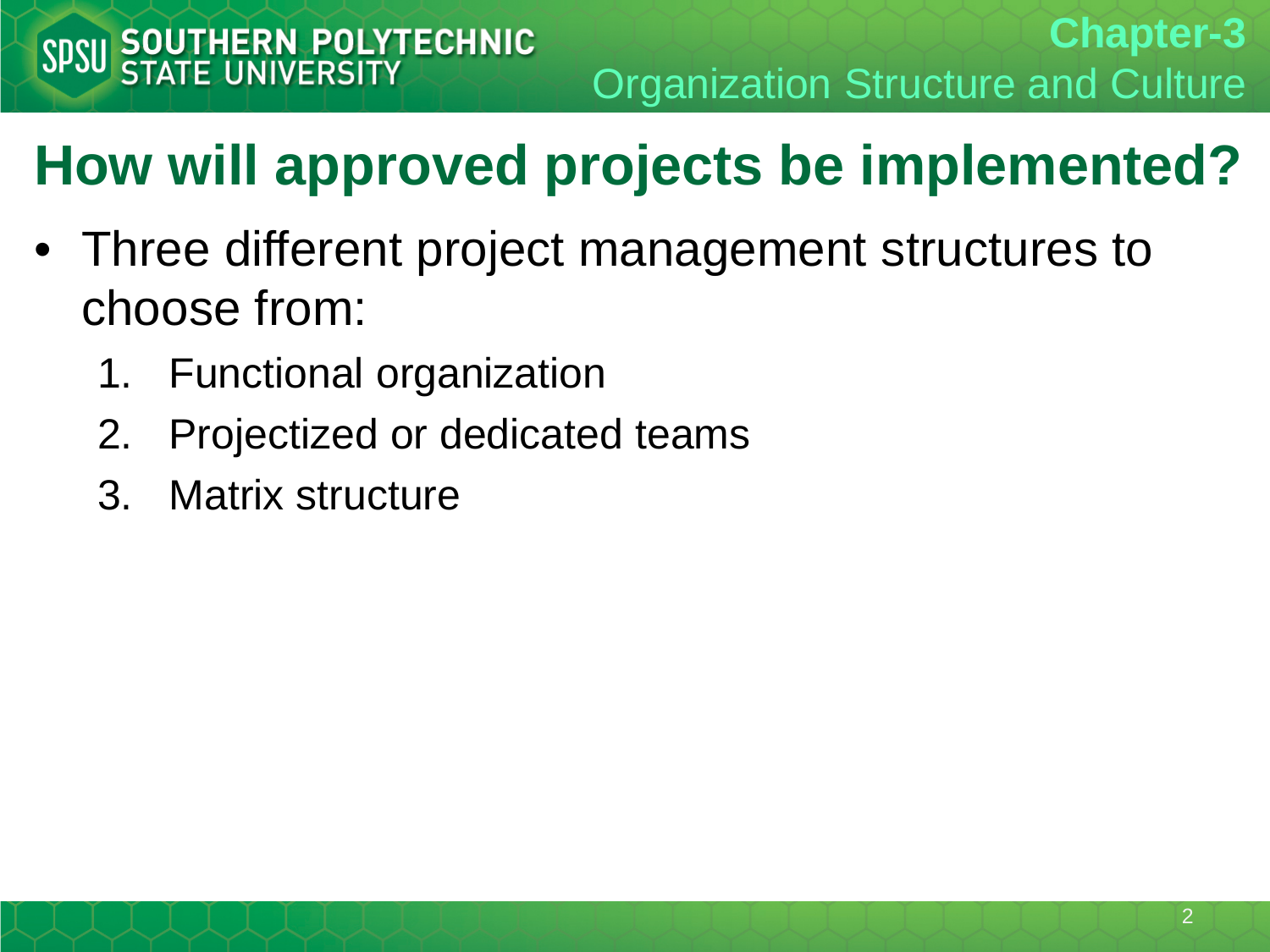#### • **Functional Organization**

- 1. Even though top management decides to implement the project, implementation and coordination is managed by functional management.
- 2. One functional area plays a dominate role or has a dominate interest in the success of the project
- 3. While several functional organizations may have a role in the project the overall project will be managed within the normal hierarchy.
- 4. The project will be part of the working agenda of top management.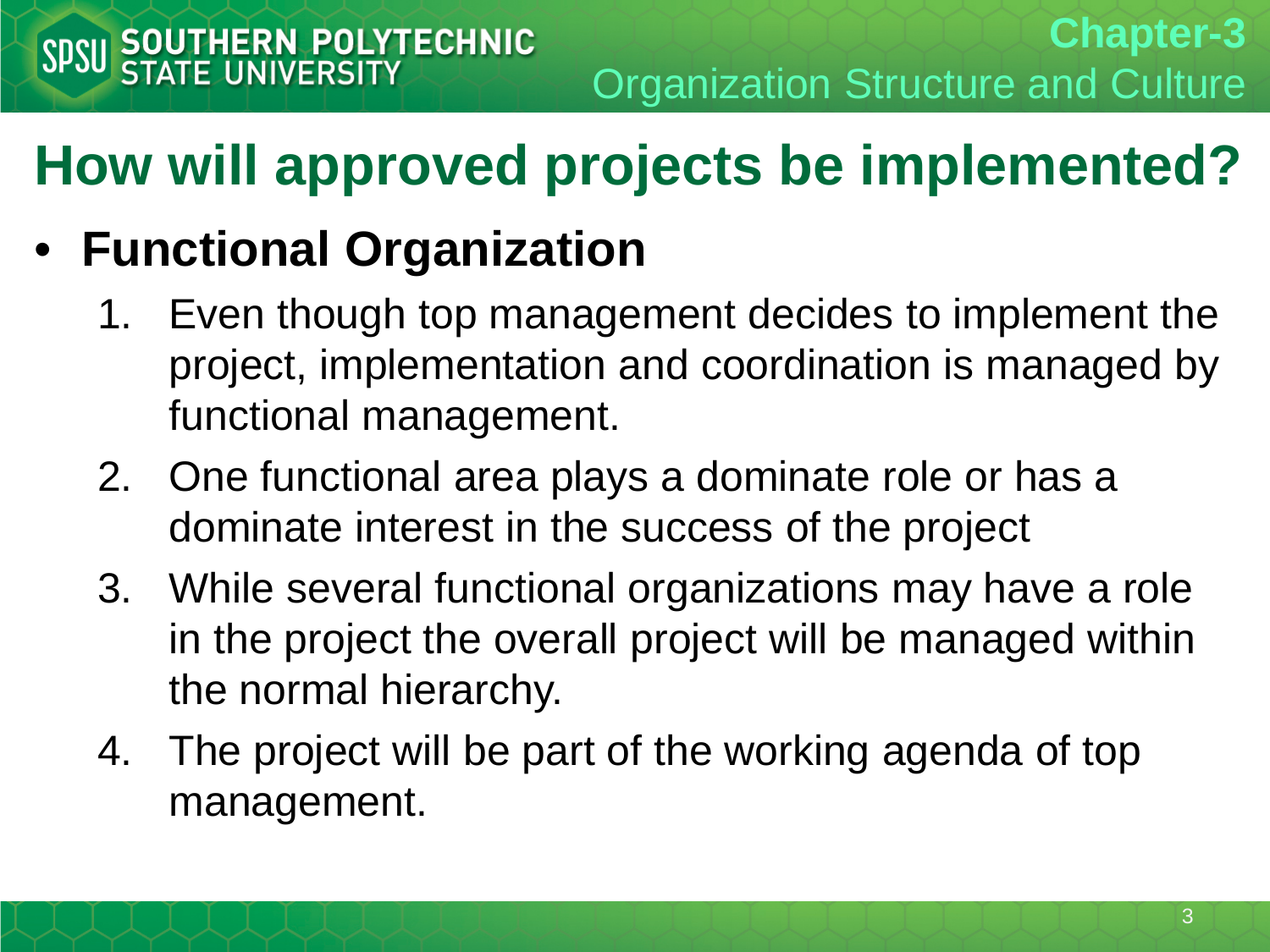- **Functional Organization Advantages**
	- **1. No change.** Projects are managed within the functional structure of the organization to administer and complete project. No radical change in the operations of the parent company; status quo.
	- **2. Flexibility:** Specialists in different functional units can temporarily work on the project then return to their normal work.
	- **3. In-Depth Expertise:** The functional unit is assigned primary responsibility and in-depth experts within the unit can concentrate on the most crucial aspects of the project.
	- **4. Easy Port-Project Transition:** Normal career paths within a function division remain intact. The functional unit worked on it and they maintained it after being implemented.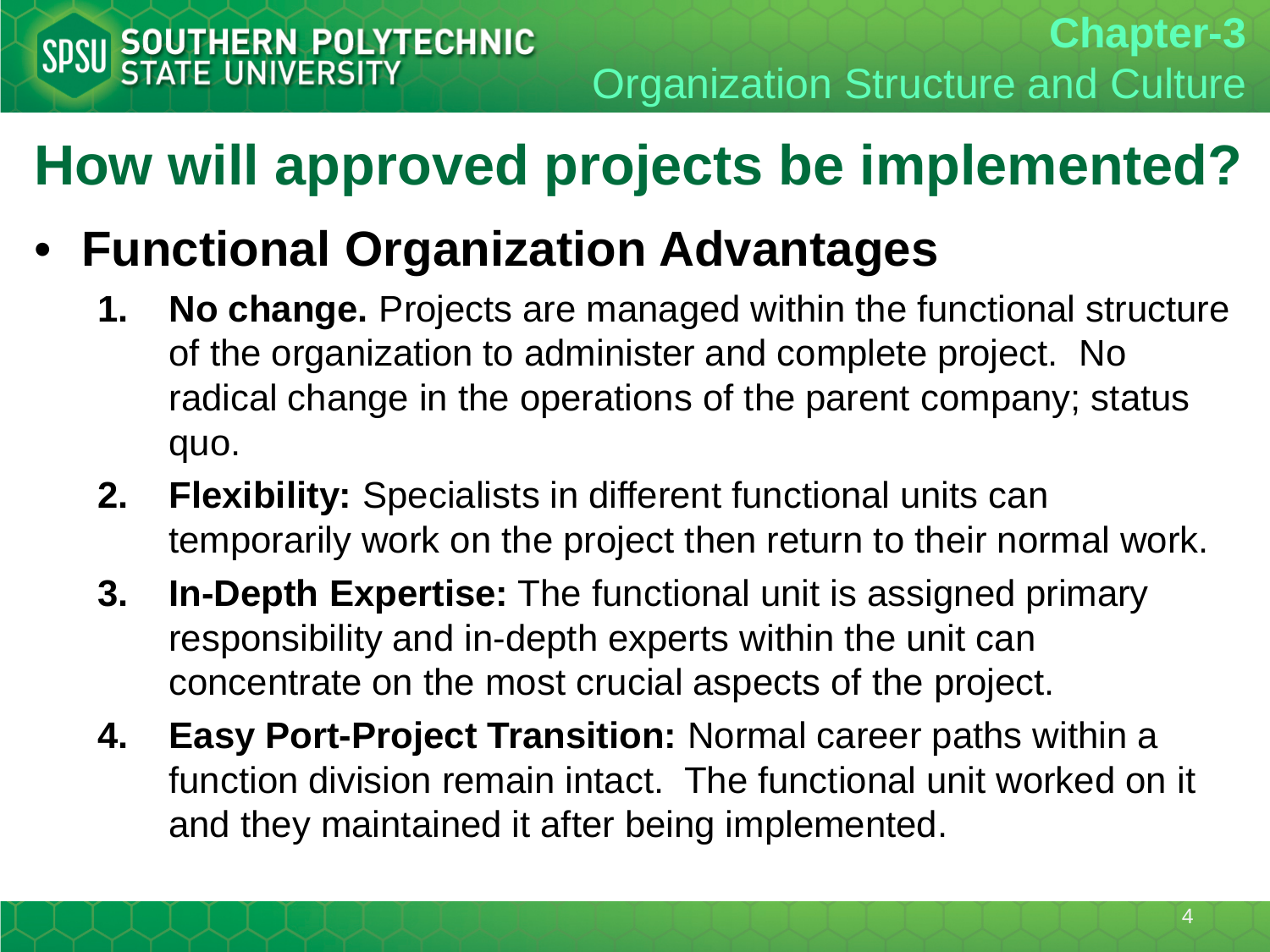- **Functional Organization Disadvantages**
	- **1. Lack of Focus:** Each functional unit has it own routine operational work to do. Project responsibilities can easily be pushed aside in order to meet normal obligations. *Imagine the tension if the marketing people had to wait for the operations people to complete their segment before they can proceed.*
	- **2. Poor Integration:** Poor integration across functional teams as functional specialists tend to be concerned only with their project responsibilities, not what is best for the total health of the project.
	- **3. Slow:** Takes longer to complete projects as decisions have to be circulated through normal management channels. Each having focus on their own operational areas may be quite slow to respond to project concerns, as this is not their core function.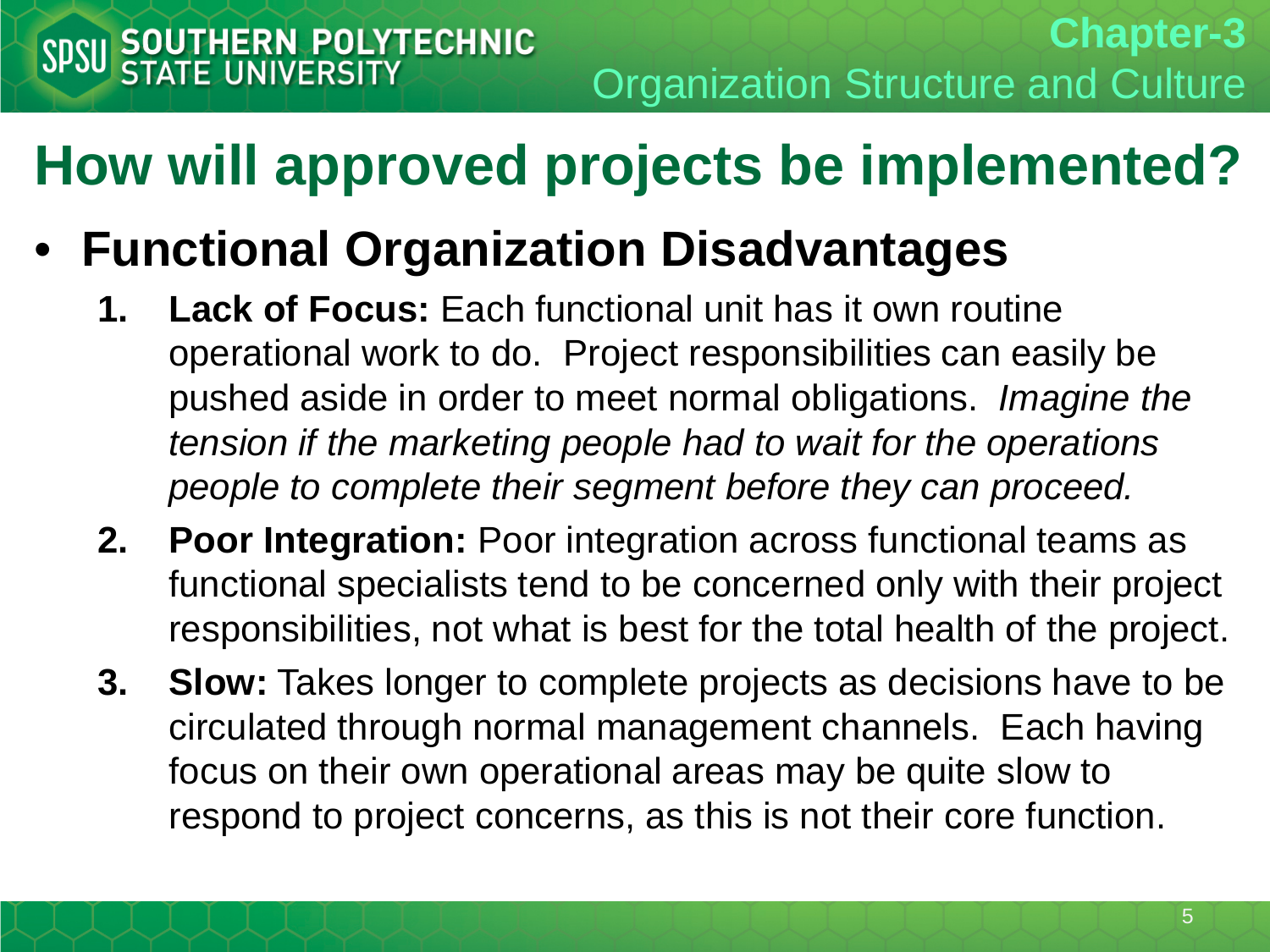- **Functional Organization Disadvantages**
	- **4. Lack of Ownership:** Weak motivation of the resources assigned to the project as it is not directly linked to their professional development or advancement.

Also because functional resources are working only on a segment of the project, they do not identify with the project big picture. This lack of ownership discourages a strong commitment to project-related activities.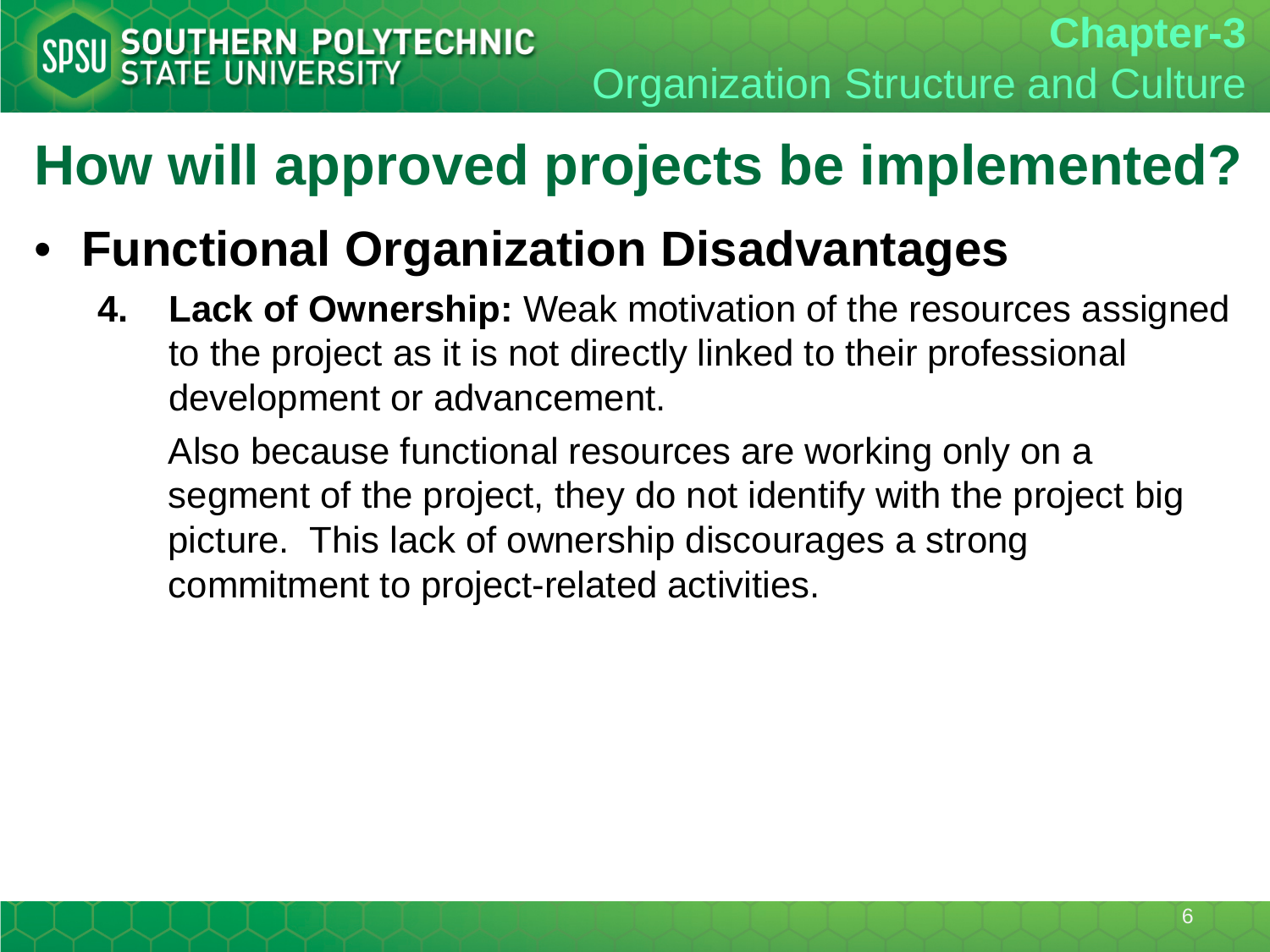#### • **Organizing Projects as Dedicated Teams**

- 1. Also known as a **projectized organization**. These teams operate as separate units apart from the parent organization.
- 2. The project manager does all the recruiting of project resources (internal and external) and has full authority to assign priorities and direct the work of team members assigned to the project.
- 3. The project team is physically located separate from the parent organization.
- 4. The sole purpose of this dedicated team is to drive completion of the project with no interest in daily operations.
- 5. There can be multiple dedicated teams within the organization each dedicated to a major project.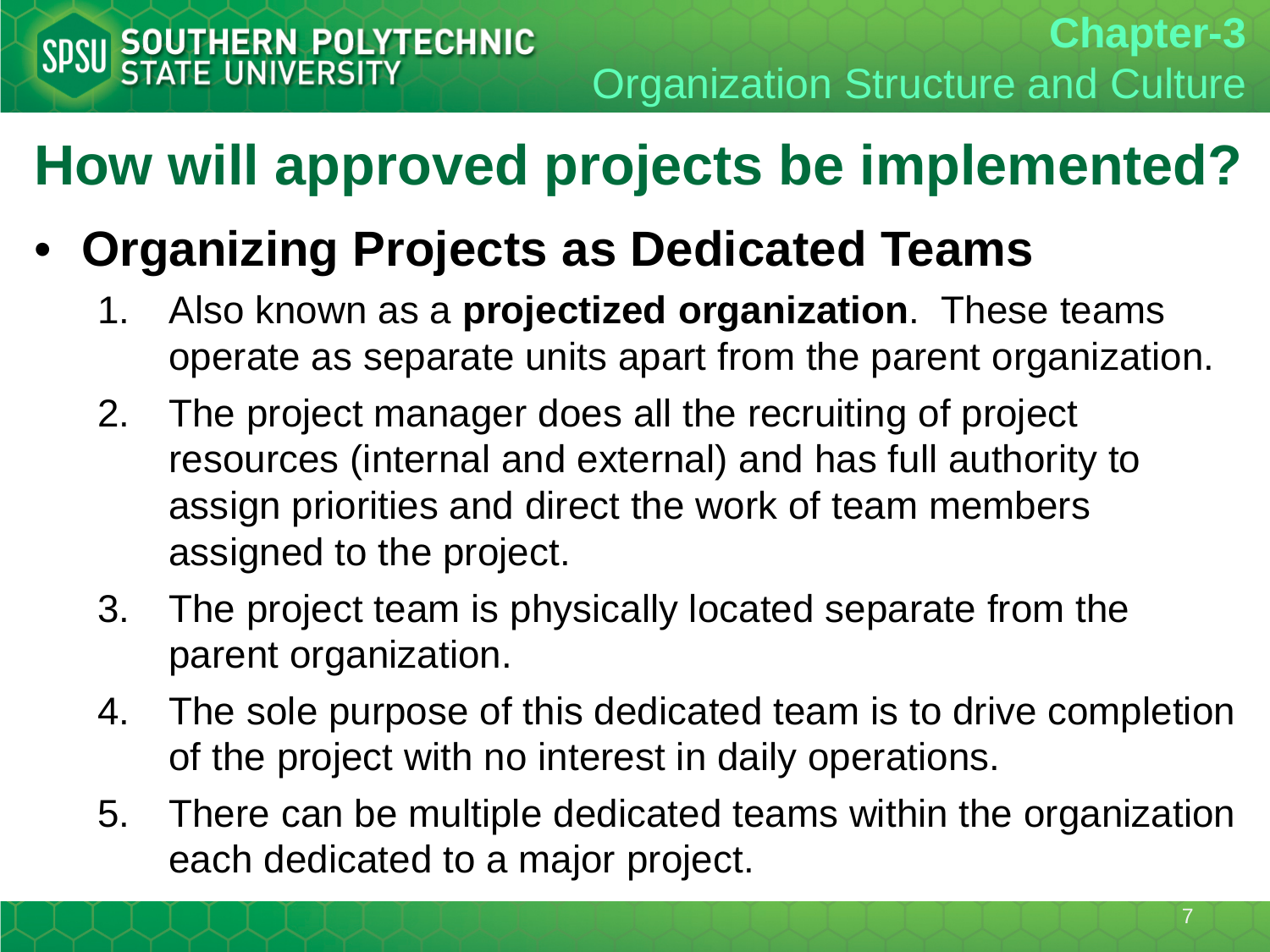#### • **Dedicated Teams - Advantages**

- **1. Simple:** All specialists are dedicated to the project allowing the functional units to operate without project work interruption.
- **2. Fast:** Project get done more quickly when project team members are fully focused to the project and are not distracted by other obligations. Response time is much faster because decisions are made within the dedicated team instead of being dependent on the response across the hierarchy (as seen in the Functional structure).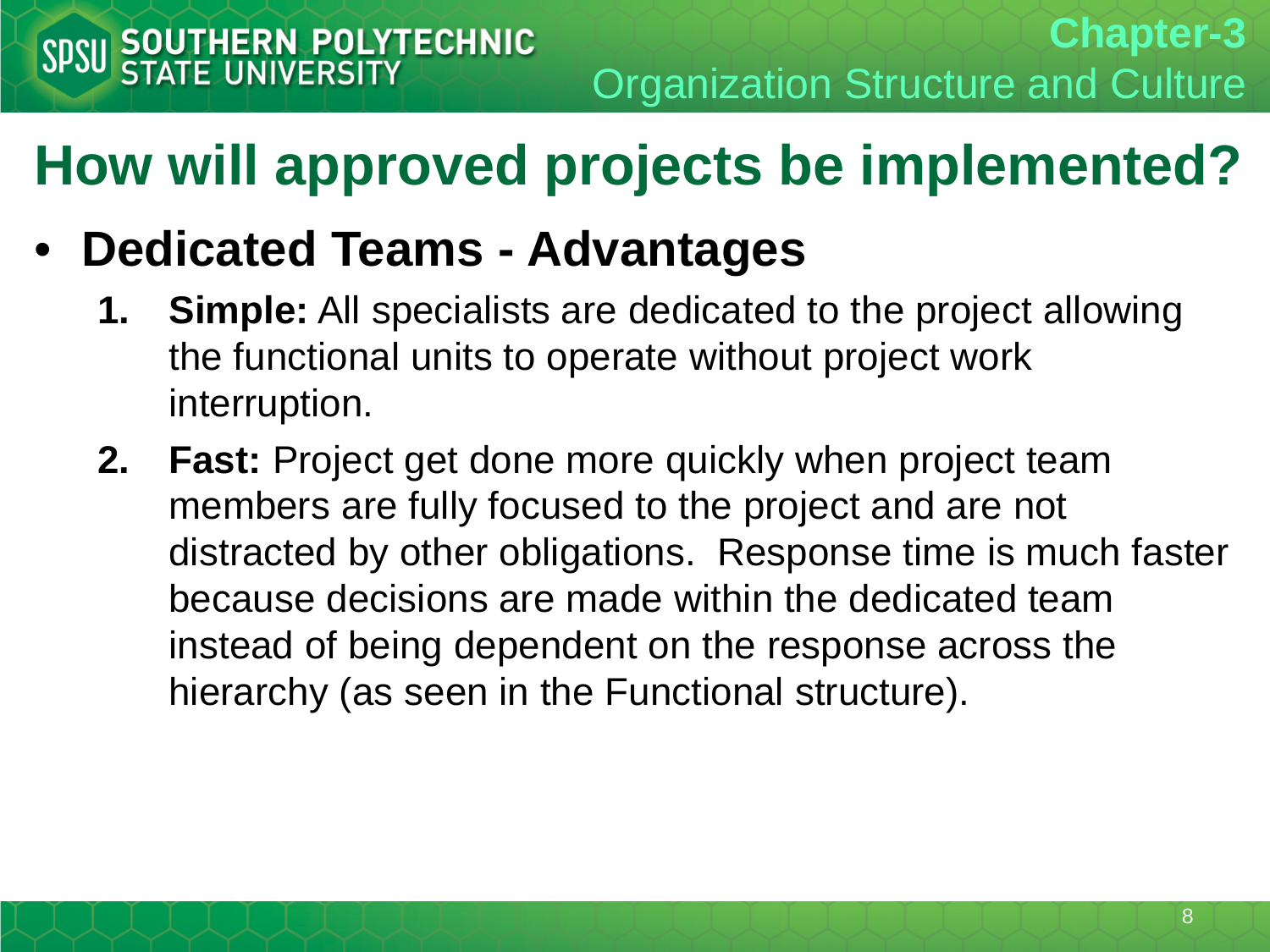#### • **Dedicated Teams - Advantages**

- **3. Cohesive:** Motivation and cohesiveness is present as all share a common goal and personal responsibility towards the success of the project.
- **4. Cross-Functional Integration:** Experts or specialists from different work areas work together and are committed to optimizing the project, not just their respective area of expertise.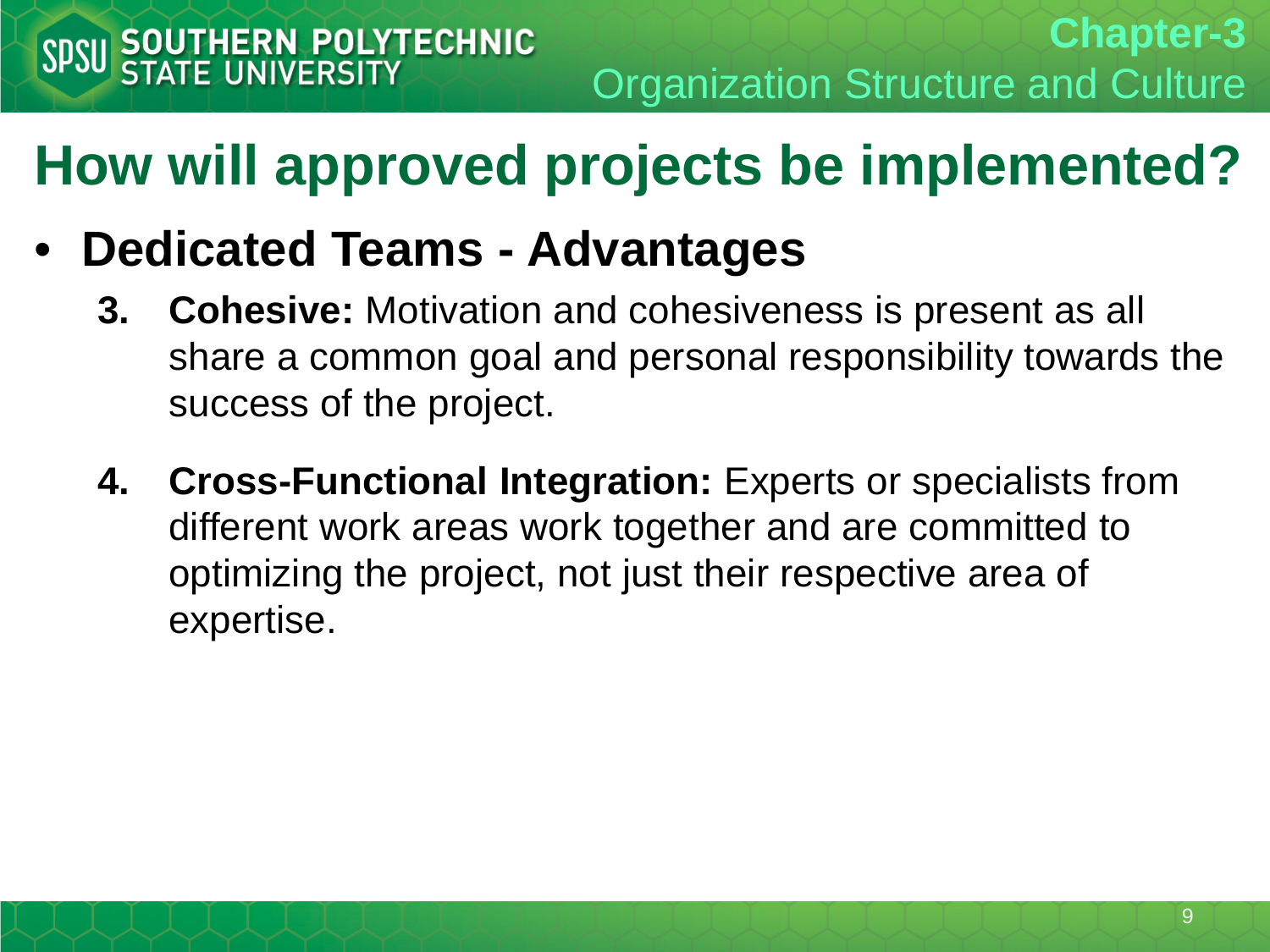- **Dedicated Teams – Disadvantages**
	- **1. Expensive**: Newly created management positions plus resources (workers) on the project teams work on a full-time basis. Because more than one project is going on at a time, this results in duplication of efforts across all projects and a loss of economies of scale.
	- **2. Internal Strife:** Sometimes dedicated teams take on a social phenomenon called *Projectitis* in which members of the dedicated team exhibit inappropriately intense loyalty to the project.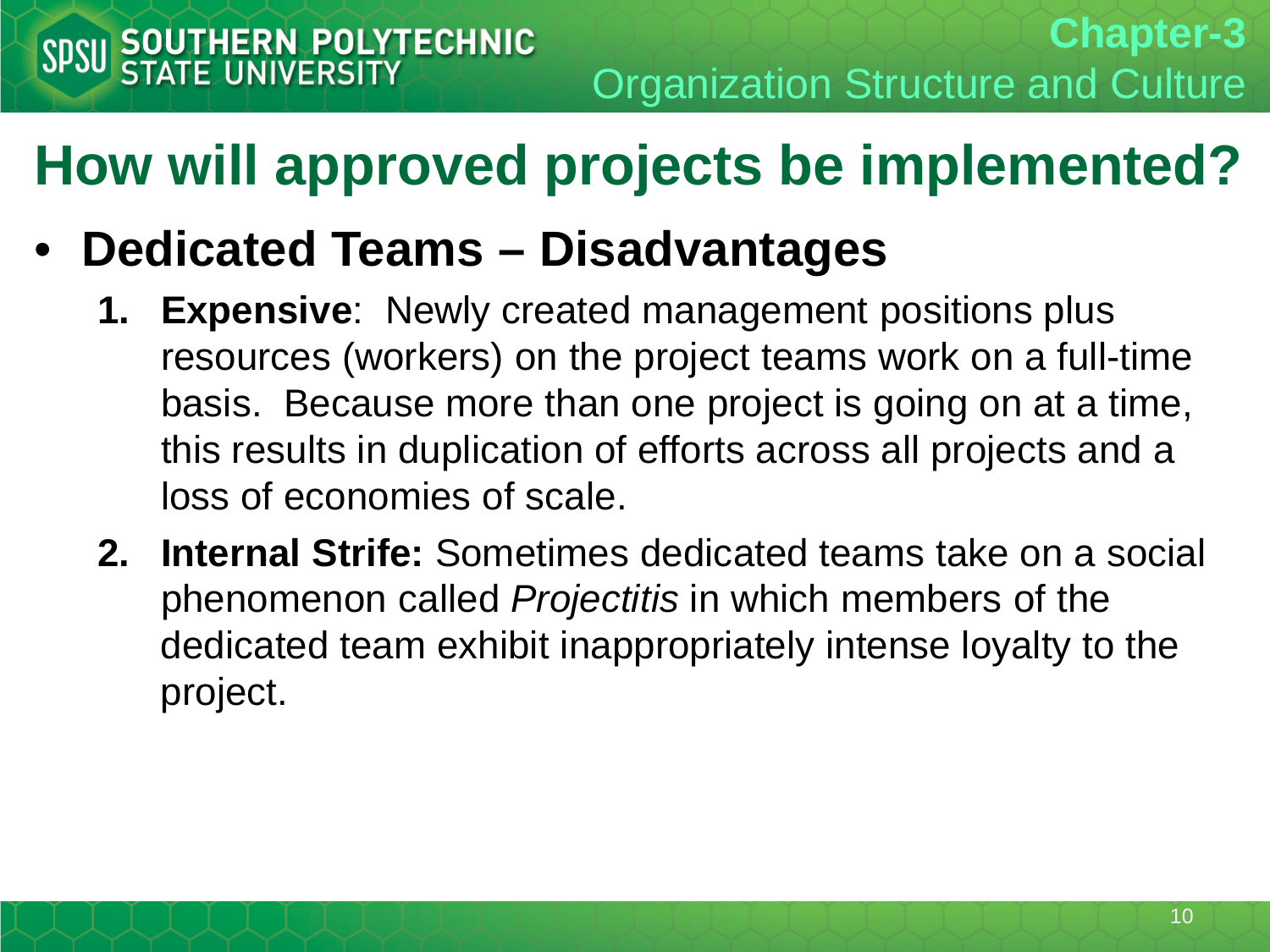- **Dedicated Teams – Disadvantages**
	- **3. Limited Technological Expertise:** Because these teams are self-contained, the level of expertise is limited by the skill level and expertise among the recruits. Because of the *"we versus them"* syndrome, specialists often will not consult with other experts in the functional units.
	- **4. Difficult Post-Project Transition:** When the project is completed and the team members are released from the project, going back to their former functional position may not be available.

It may be difficult for those released resources to catch up with new developments that occurred during their prolonged absence.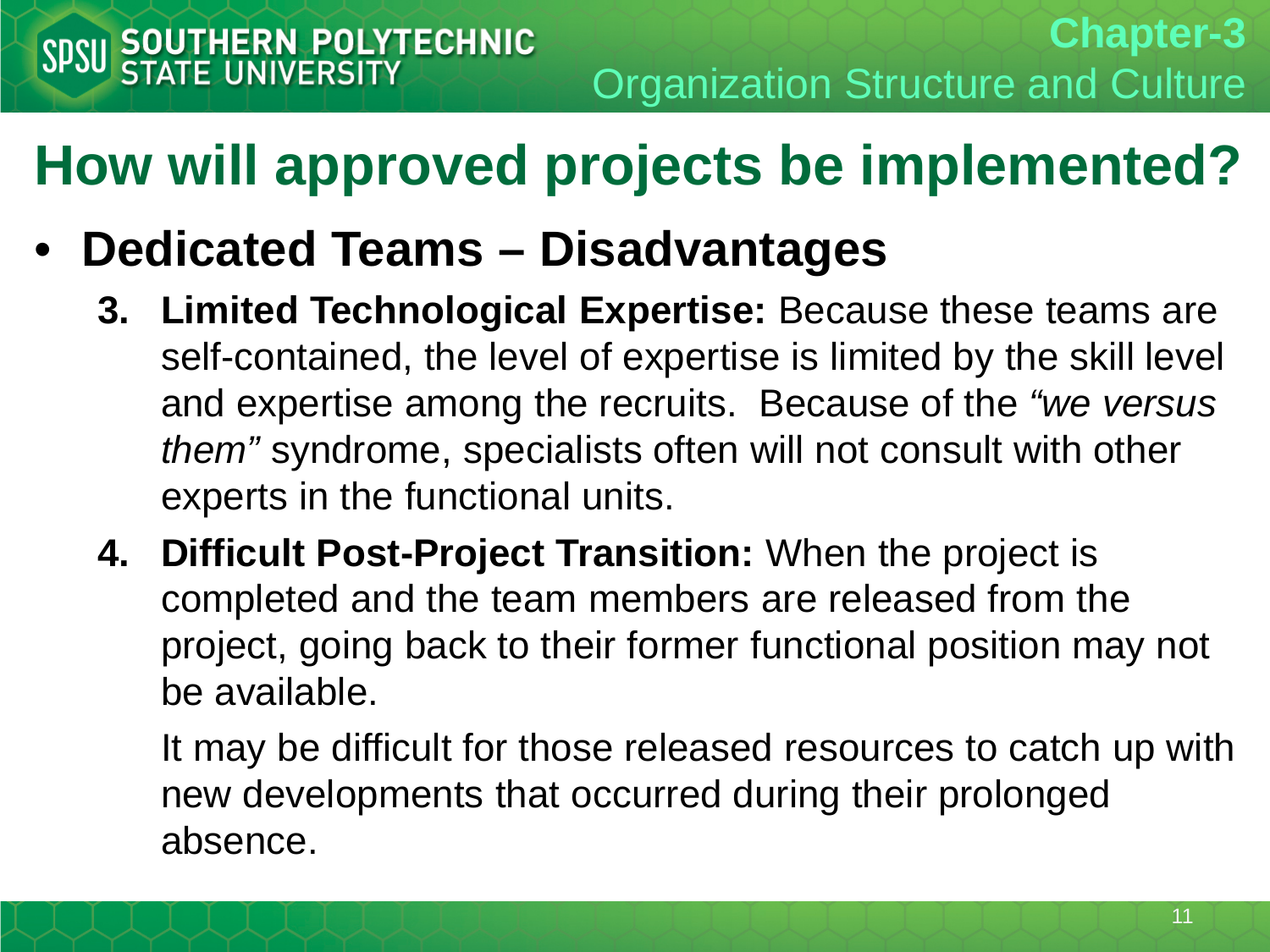#### • **Organizing Projects within a Matrix Model**

- 1. The Matrix model is a hybrid organizational form in which a project horizontally crosses over several the functional units.
- 2. Matrix structure is designed to utilize resources working on multiple projects as well as being capable of performing normal functional duties.
- 3. Two chains of command: Project managers and functional managers.
- 4. Matrix structures achieve smoother integration by recognizing the legitimate authority of the project manager. The functional manager ensures the project tasks will be assigned and completed per the project schedule and per the promptings of the project manager.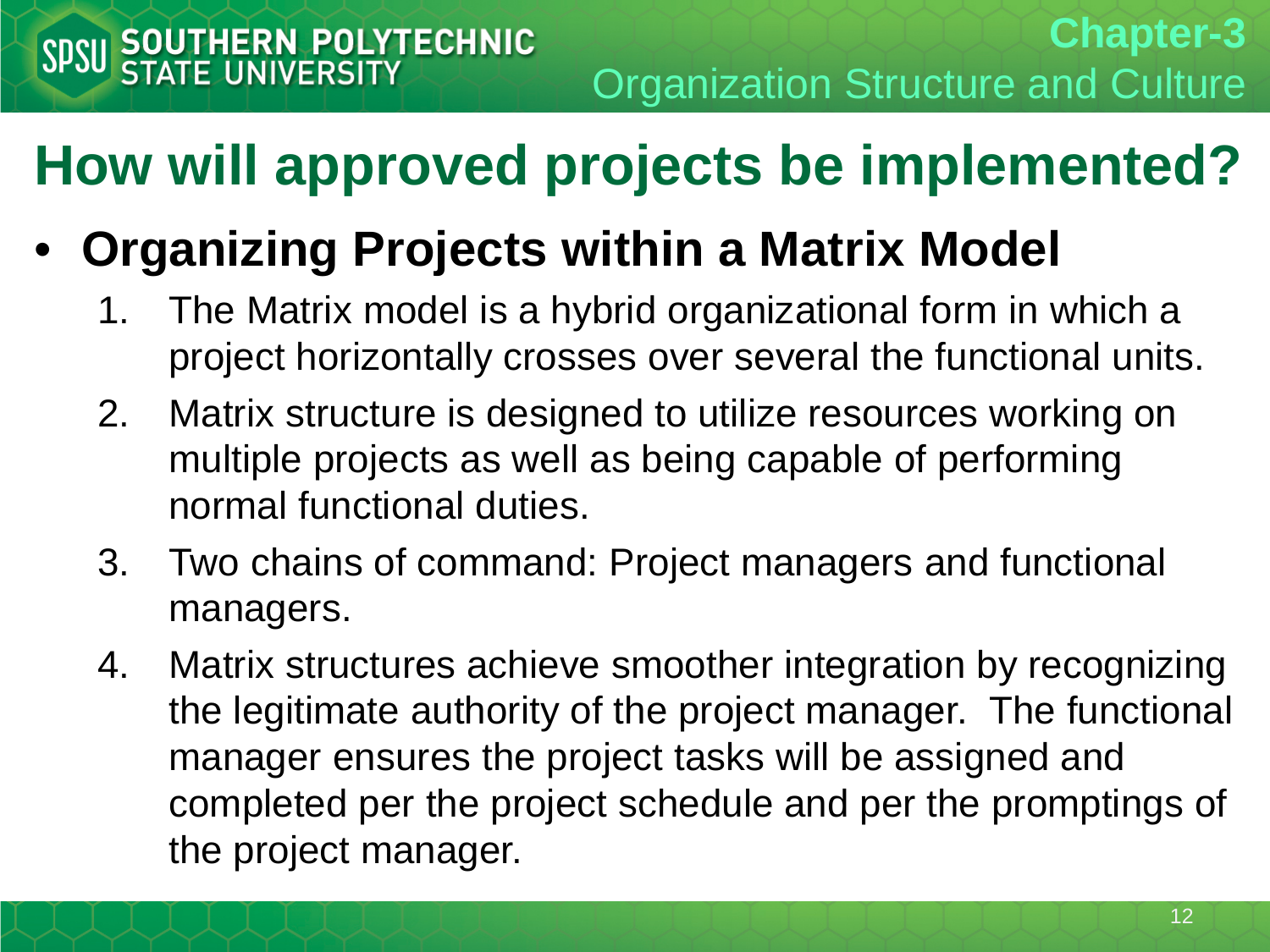- **1. Weak matrix:** very similar to a functional approach with the exception that there is a formal designated project manager responsible for coordinating project activities.
	- a) Project manager acts as a staff assistant who develops the schedules and checklists, collects information on work status, and facilitates project completion.
	- b) Project managers have indirect authority
	- c) Functional managers have full and direct authority over resources
	- **d) Advantage**: likely to improve technical quality as well as a better system for managing conflicts across projects because the functional manager is in control of unit resources.
	- **e) Disadvantage:** Functional control over the project is often the cause of poor project integration.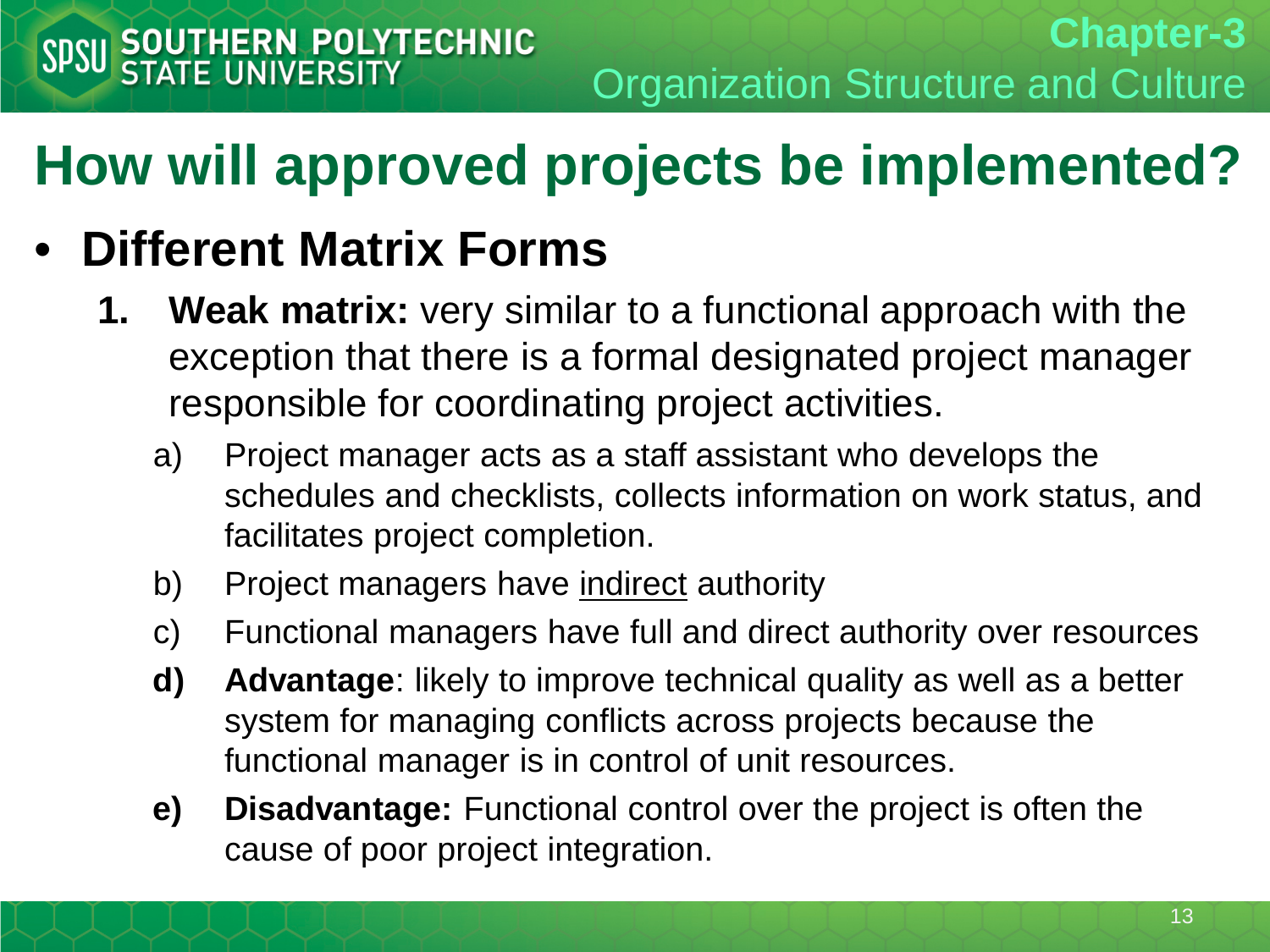- **2. Balanced matrix:** classic structure in which the project manager is responsible for defining what needs to be accomplished and functional managers are concerned with how it will be accomplished
	- a) Project manager establishes the overall plan, integrates completed tasks, sets schedules, and monitors progress
	- b) Functional manager is responsible for assigning personnel and executing their project work per the standards and schedules set by the project manager.
	- c) Both the project and functional managers work closely together and jointly approve technical and operational decisions.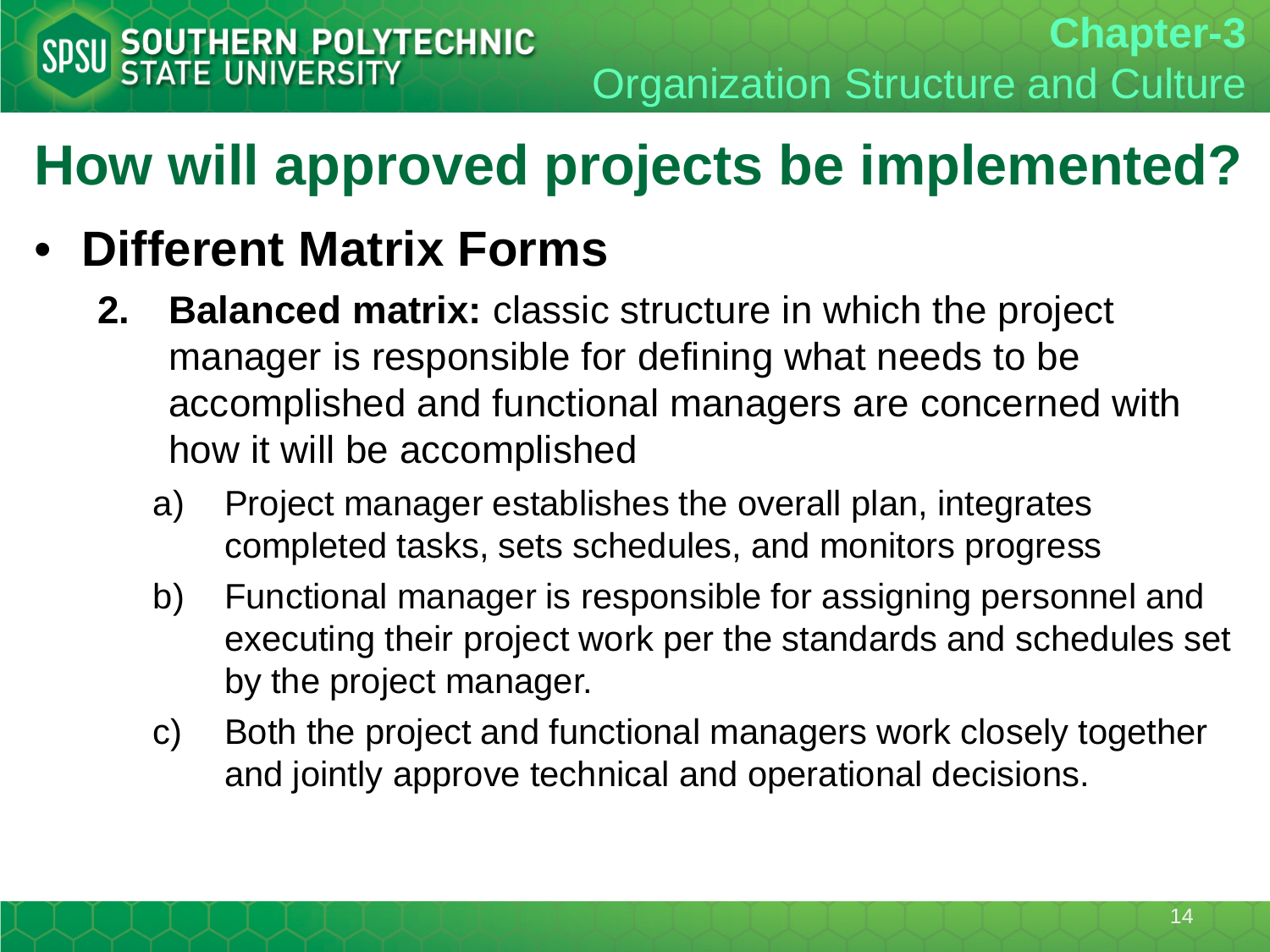- d) Power is shared equally between the project and functional manager
- e) Balanced matrix can achieve better balance between technical and project requirements. However, it is a delicate system to manage due to sharing authority and resources with a functional manager.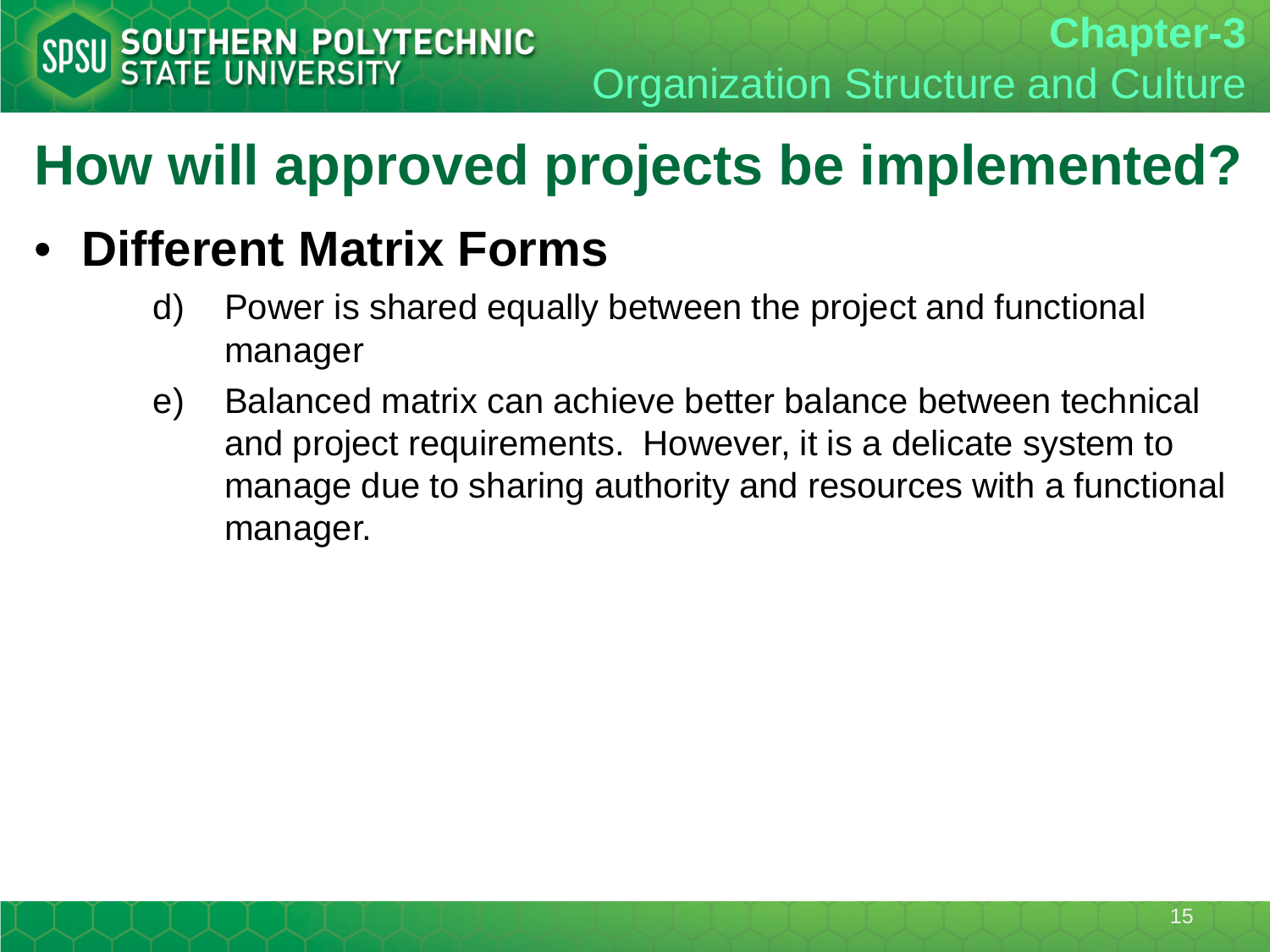- **3. Strong matrix:** project manager controls most aspects of the project such as scope trade-offs and assignment of functional personnel.
	- a) Project manager controls when and what resources do and has final say on major project decisions
	- b) Functional manager has title over the unit and is often utilized as a "subcontractor" for the project, in this case having more control over specialized work.
	- **c) Advantage**: Strong matrix is likely to enhance project integration, diminish internal power struggles, and ultimately improve control of project activities and costs.
	- **d) Disadvantage:** quality may suffer because functional areas have less control over the quality of contributions to the project.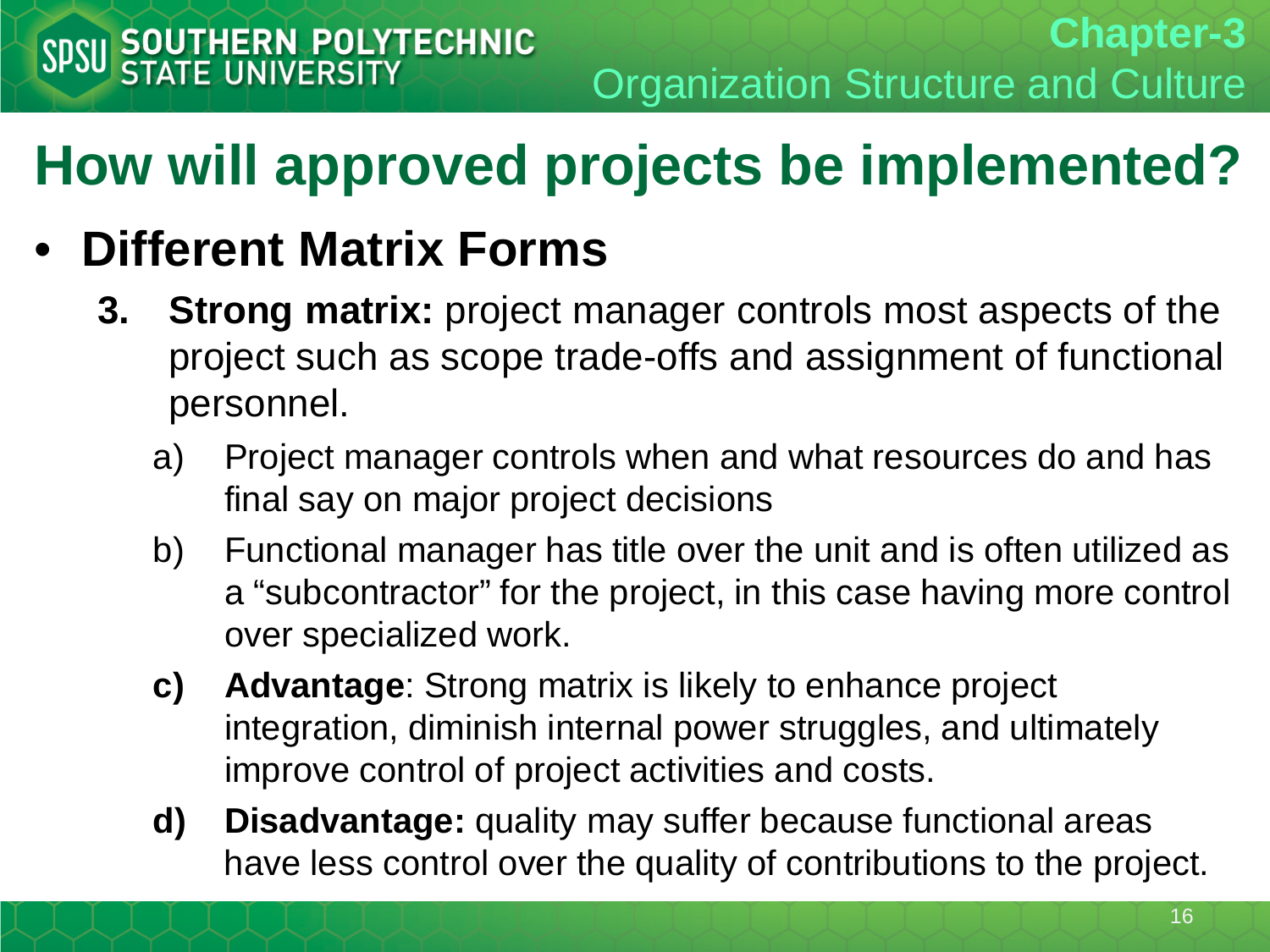- **Different Matrix Forms – General Advantages**
	- **1. Efficient:** Resources are shared across multiple projects within functional divisions. This reduces duplication of effort as seen in a projectized structure.
	- **2. Strong Project Focus:** A stronger focus on projects due to having a designated project manager. This helps sustain a holistic approach to problem solving which is often lacking in the functional unit.
	- **3. Easier Post-Project Transition:** Since the project organization is overlaid across functional divisions, specialists maintain ties with their functional group and are not displaced when a project ends.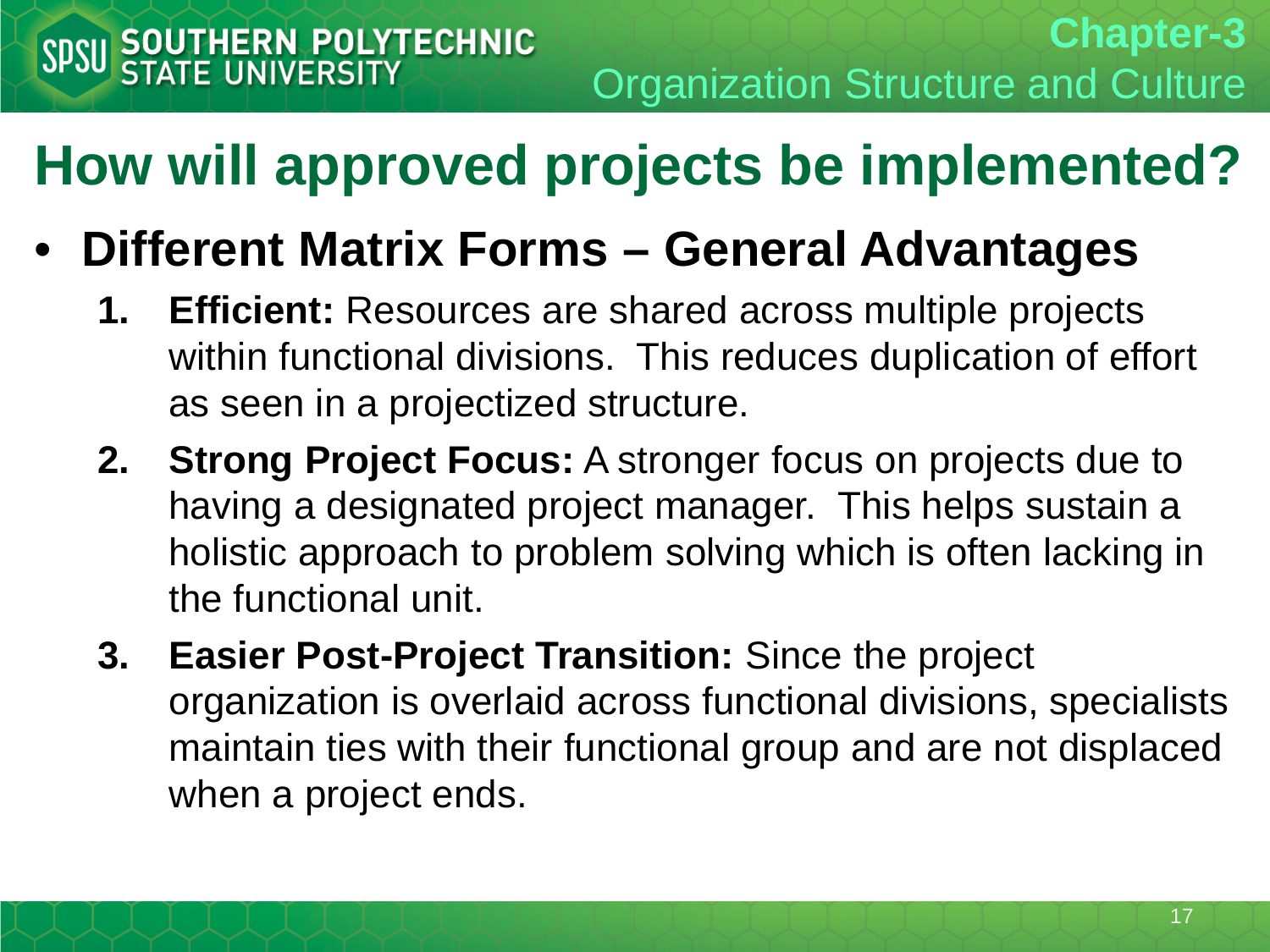- **Different Matrix Forms – General Advantages**
	- **4. Flexible:** Matrix structure provides for flexible utilization of resources and expert skill sets within the organization.

Depending on the culture and the Matrix structure, functional units may provide individuals who are entirely managed by the project manager while engaged on a project. In other cases, the contributions to the project are managed and monitored by the functional manager.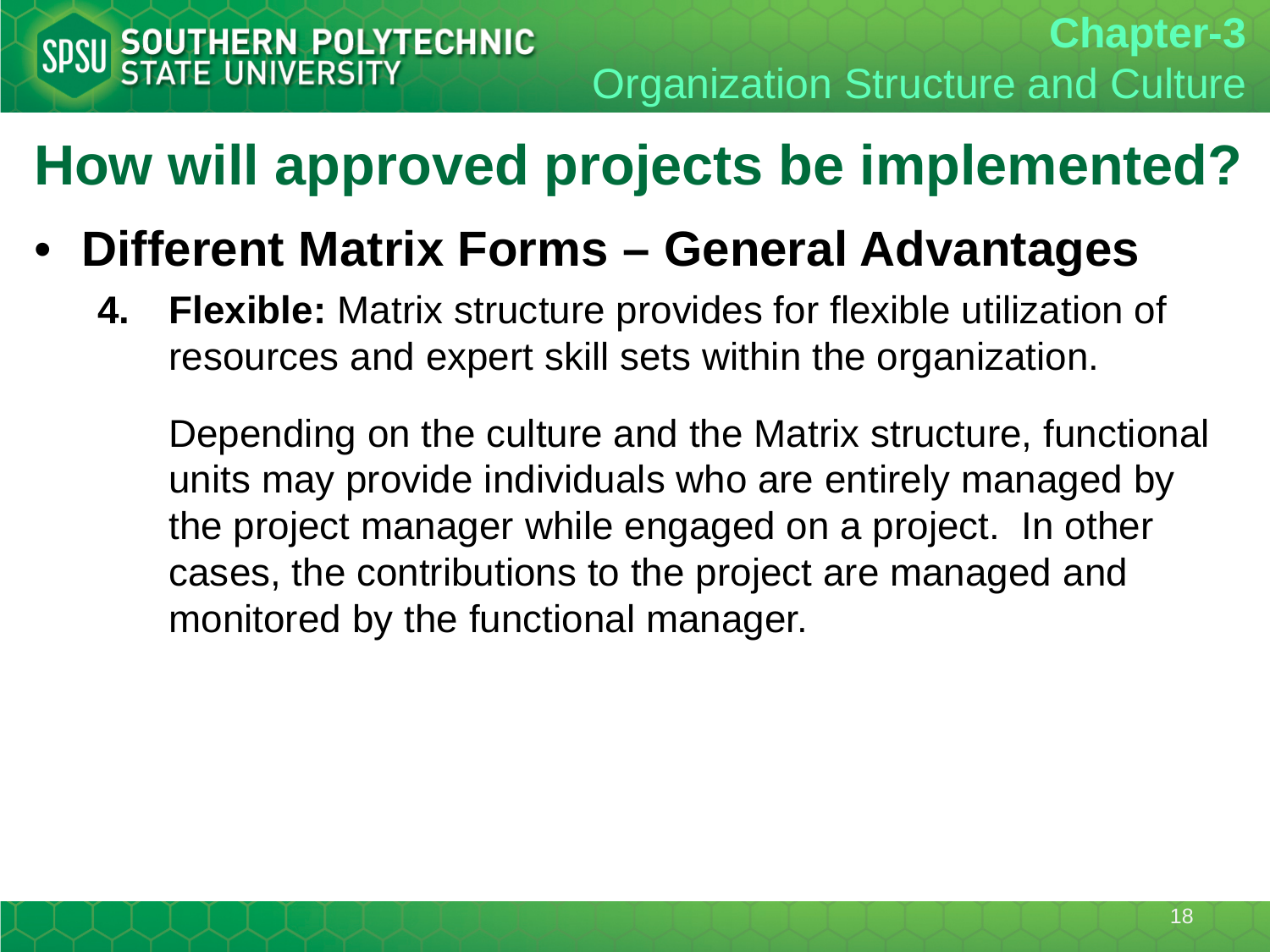• **Different Matrix Forms – General Disadvantages**

Potential weaknesses in a matrix structure is due in great part that it creates multiple bosses over functional resources. This is a radical departure from the traditional hierarchical authority system.

Managers who are not indoctrinated to a project style organization may find it difficult to relinquish or even share their authority over their staff with a project manager.

Analysis shows that a matrix structure can take 3 to 5 years to reach full maturity. The disadvantages and problems that follow represent growing pains along the journey of project maturity.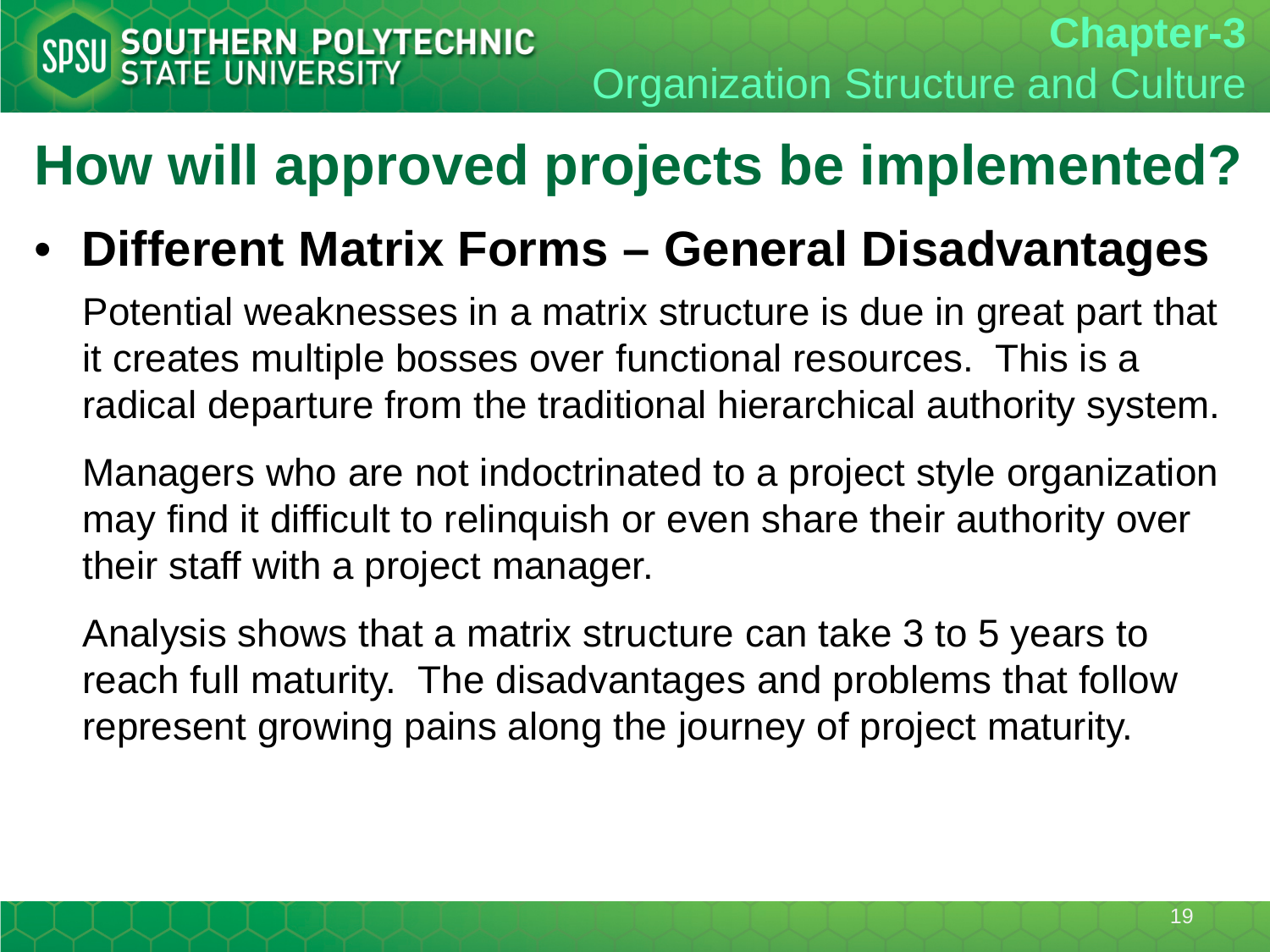- **Different Matrix Forms – General Disadvantages**
	- **1. Dysfunctional conflict**: Tension between functional managers and project managers is viewed as a necessary mechanism for achieving a balance between complex technical issues and unique project requirements. Additionally, this tension can be the result of conflicting agendas (project and operational) and accountabilities (to project and to operational demands).
	- **2. Infighting:** When equipment and resources are being shared between project and functional activities, it can lead to conflict and competition for scarce resources. Infighting can occur between project managers who are vying for the same resources when concerned about what is best for their project.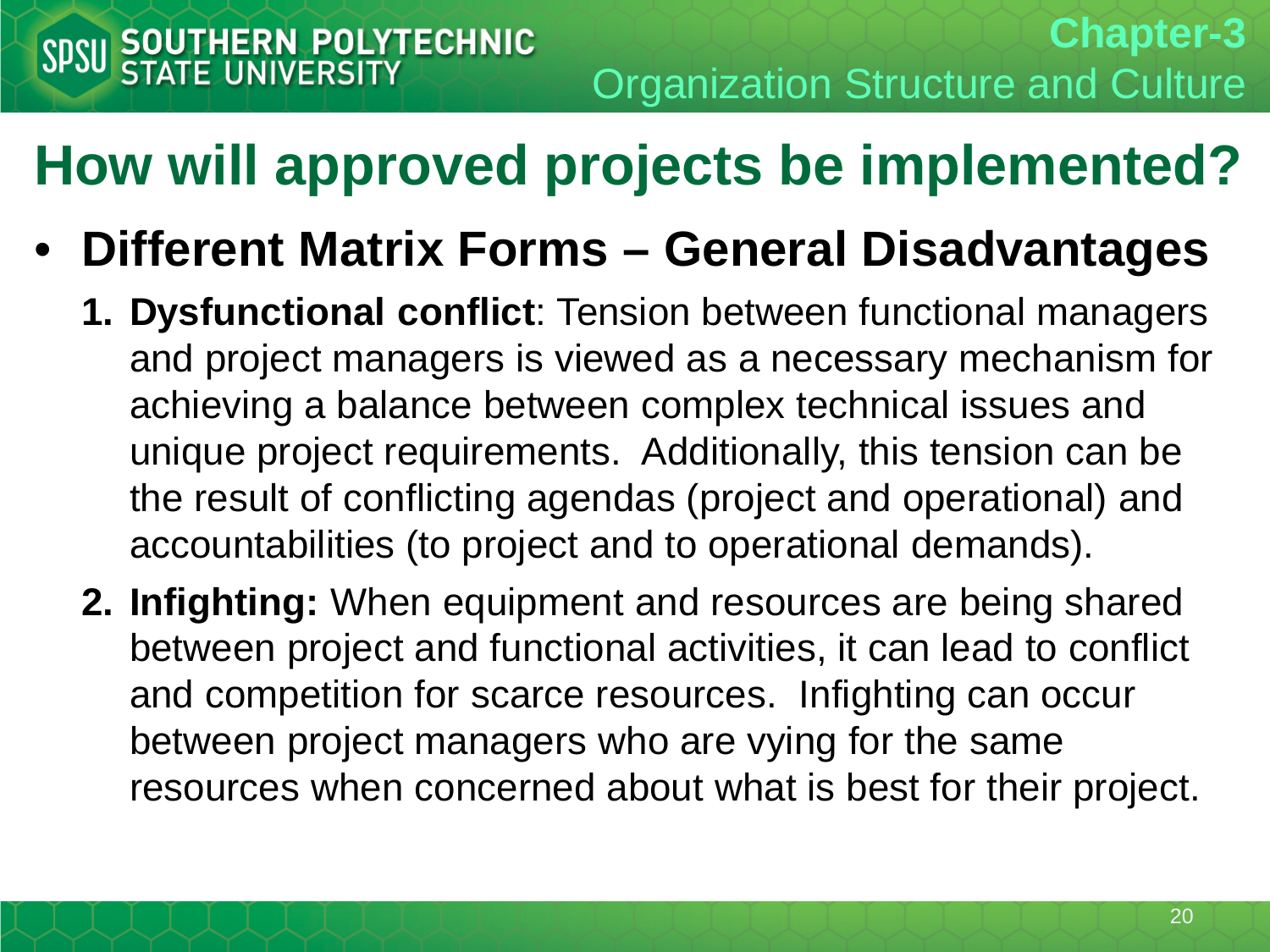- **Different Matrix Forms – General Disadvantages**
	- **3. Stressful:** Matrix structures violate the management principle of unit of command. Project participants take orders from their functional managers in addition to one or more project managers. Working in a matrix environment can be stressful to people resources.
	- **4. Slow:** The presence of a project manager to coordinate project tasks should accelerate completion of projects. In practice, however, decision making can get bogged down as agreements have to be obtained across multiple functional groups. This is especially true in balanced matrix.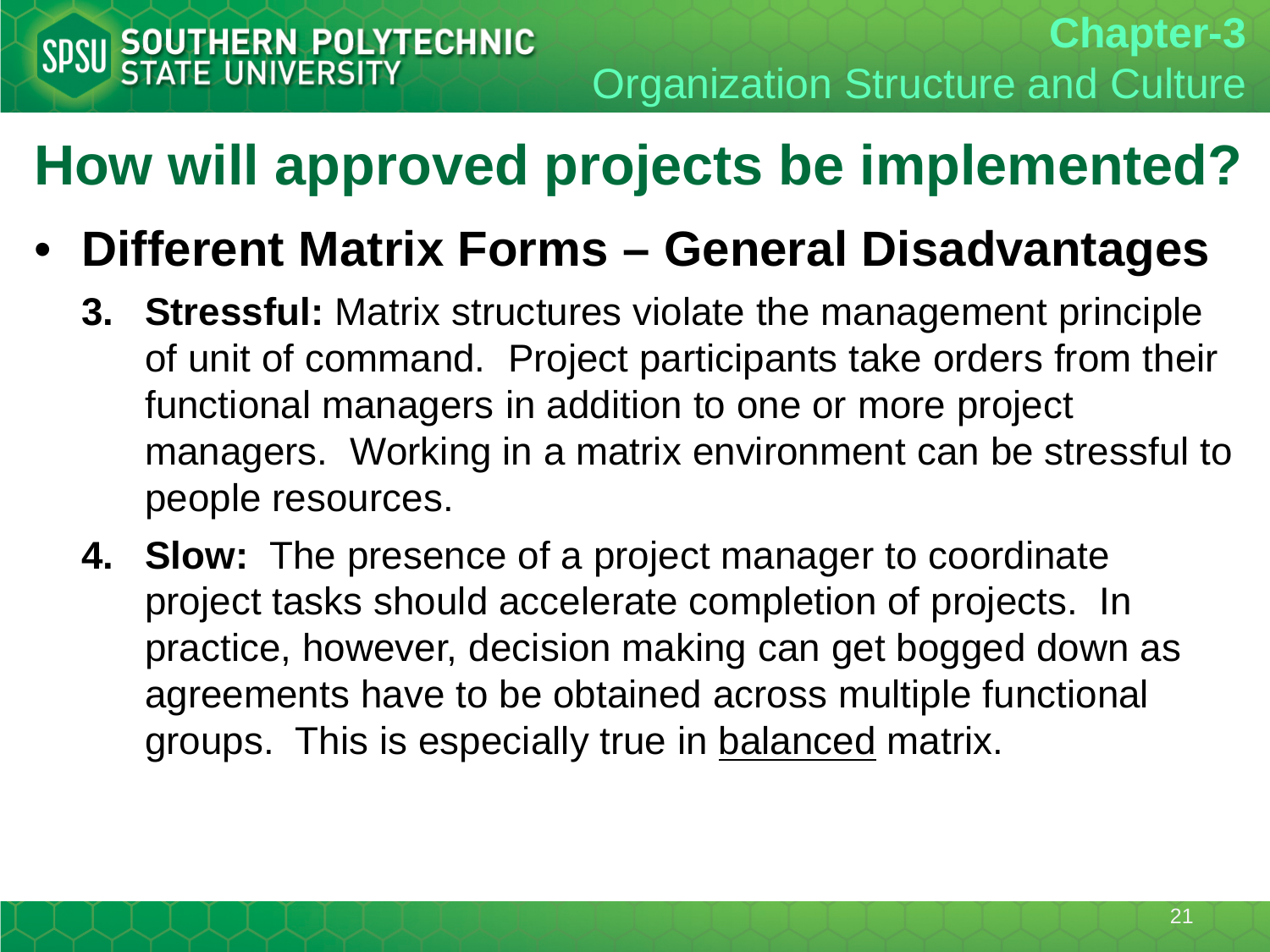# **What is the Right Project Mgmt. Structure?**

- **Organizational Considerations**
	- **1. How important is project management for the success of the organization?**
		- a) If over 75% of work being done involves projects, then the organization should consider a fully projectized structure.
		- b) If the organization performs both standard products and projects, then a matrix structure would be appropriate.
		- c) If the organization has very few projects, then a less formal arrangement is probably all that is needed (i.e. functional structure).
		- d) Finally, dedicated (or projectized) teams could be formed only on an as-needed basis or could be outsourced.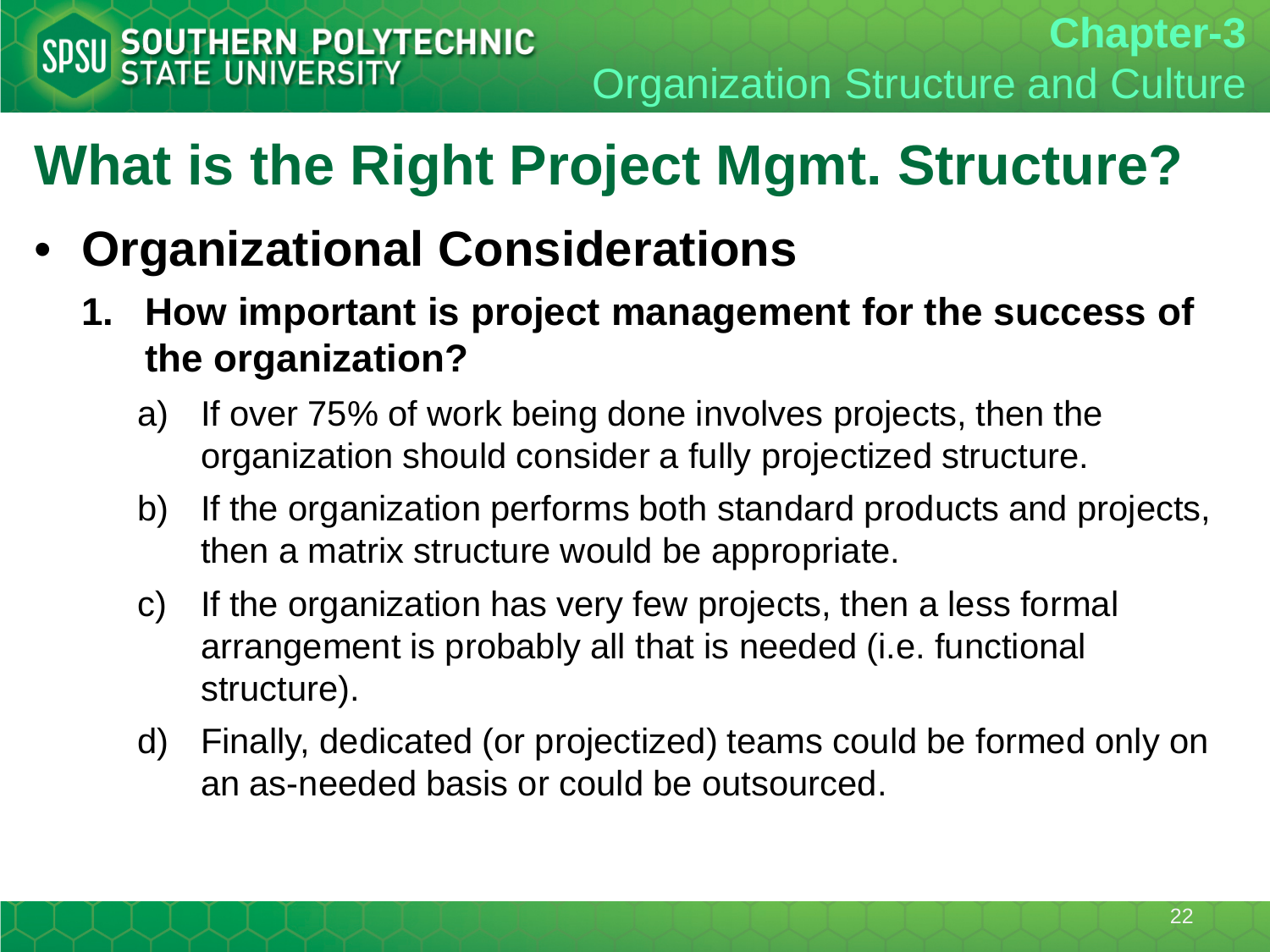**Chapter-3** Organization Structure and Culture

# **What is the Right Project Mgmt. Structure?**

• **Organizational Considerations**

#### **2. How available are resources?**

- a) Matrix structures share resources across multiple projects and functional work while at the same time creating legitimate project leadership.
- b) For resources who have limited resources and cannot afford to tie up critical personnel on projects, a matrix structure is appropriate.
- c) Alternatively, the organization could create a dedicated team or outsource the project when internal resources are not readily available.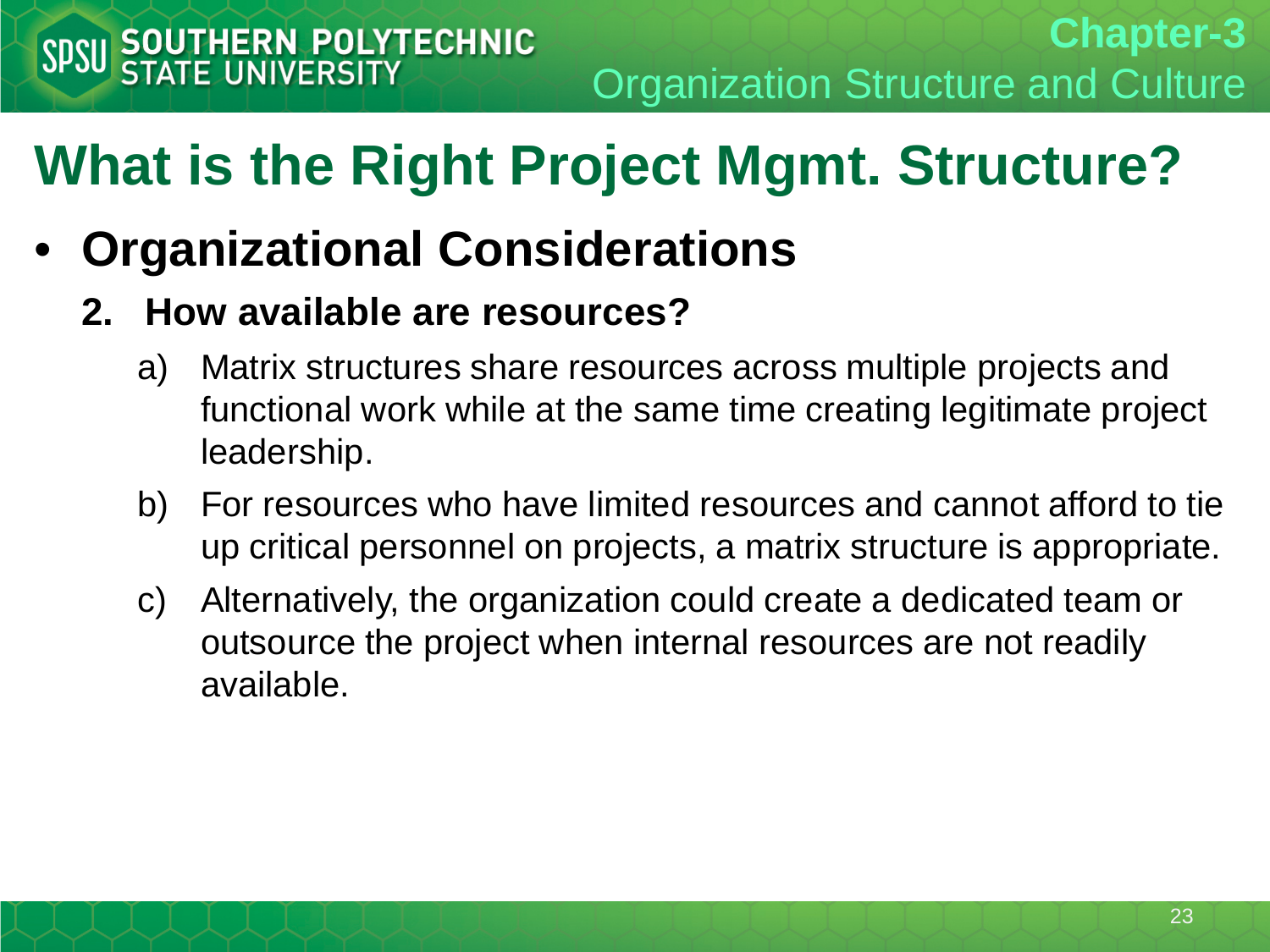# **What is the Right Project Mgmt. Structure?**

#### • **Project Considerations**

1. Seven factors that influence the choice of adopting a project management structure:

| Size of the          | <b>Strategic</b>       | Novelty and need for Need for | integration |
|----------------------|------------------------|-------------------------------|-------------|
| project              | importance             | <b>linnovation</b>            |             |
| <b>Environmental</b> | <b>Budget and time</b> | <b>Stability of resource</b>  |             |
| complexity           | <b>constraints</b>     | requirements                  |             |

- 2. The higher the importance of these seven factors the more autonomy and authority the project manager and the project team needs in order to be successful.
- 3. Today a growing number of companies are using the "mix and match" structure approach for managing their projects.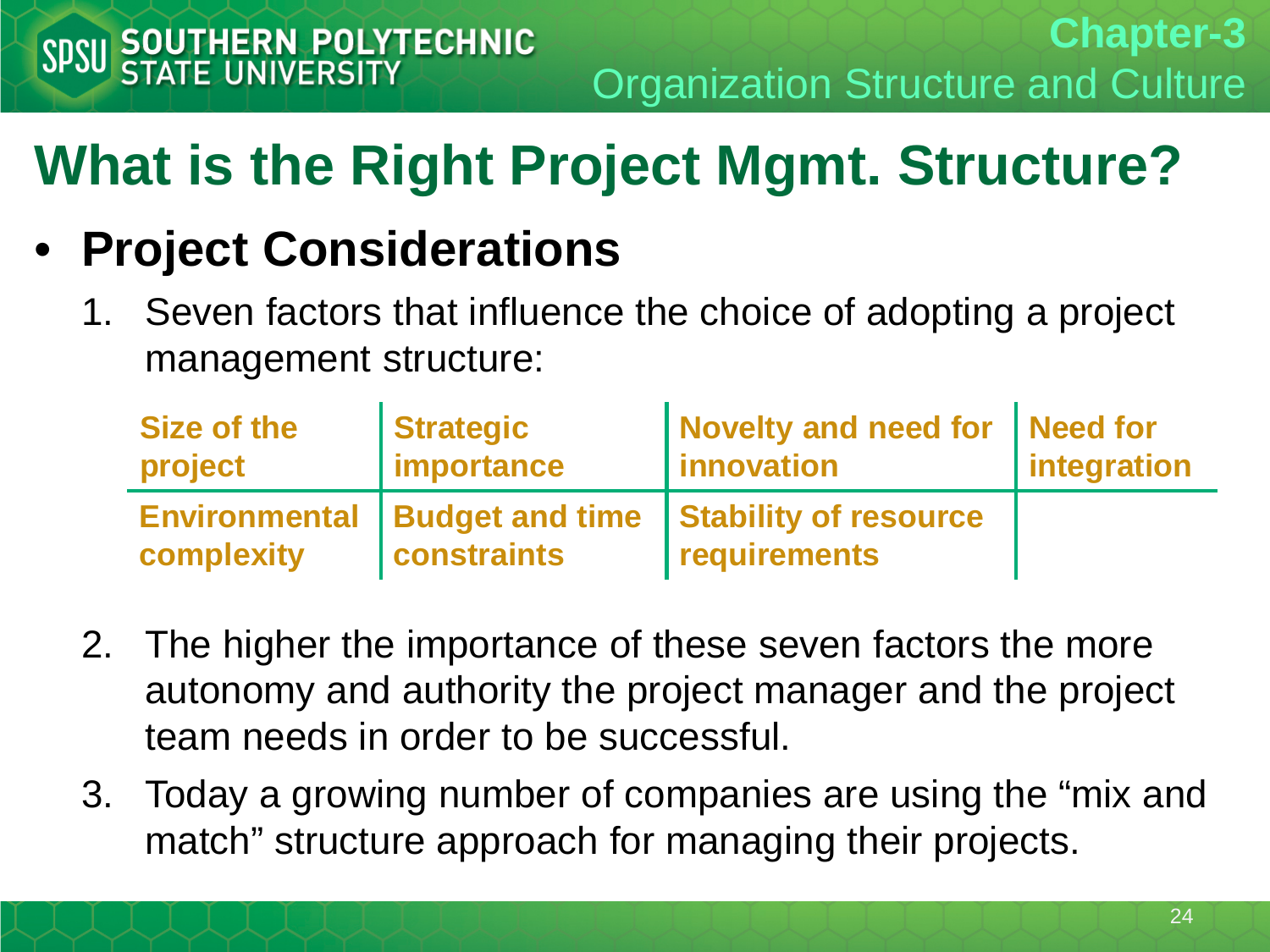- **What is Organizational Culture?**
	- Refers to a system of shared norms, beliefs, values, and assumptions which binds people together and becomes a shared meaning.
	- Culture reflects the personality of the organization and defines its aspects setting is apart from other organizations, even in the same industry.
	- According to research, there are 10 primary characteristics that, when aggregated, capture the culture of the organization:
		- **1. Member identity:** employees identify with the organization as a whole rather with their type of job or their field of professional expertise.
		- **2. Team emphasis:** the degree in which work activities are organized around groups rather than individuals.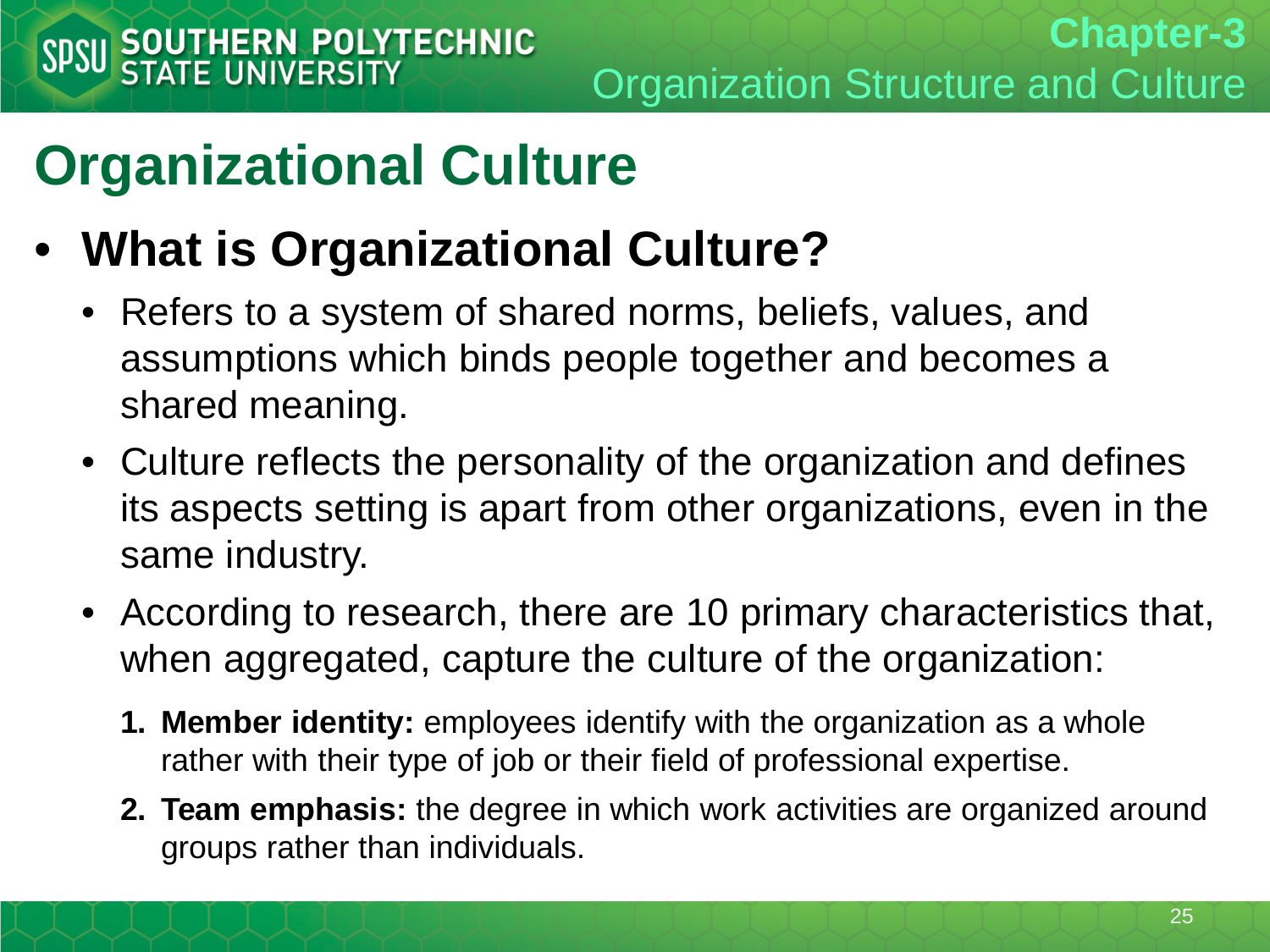- **What is Organizational Culture?**
	- 10 primary characteristics that, when aggregated, capture the culture of the organization (continued):
		- **3. Management focus:** the degree in which management decisions take into account the effect of outcomes on people in the organization.
		- **4. Unit integration:** the degree to which organizational units are encouraged to operate in both coordinated or interdependent manners.
		- **5. Control:** the degree in which rules, policies, and direct supervision are used to oversee and control employee behavior.
		- **6. Risk tolerance:** the degree in which employees are encouraged to be aggressive, innovative, and risk seeking.
		- **7. Reward criteria:** the degree to which rewards (promotion & salary bumps) are allocated according to performance rather then seniority, favoritism, or other non-performing factors.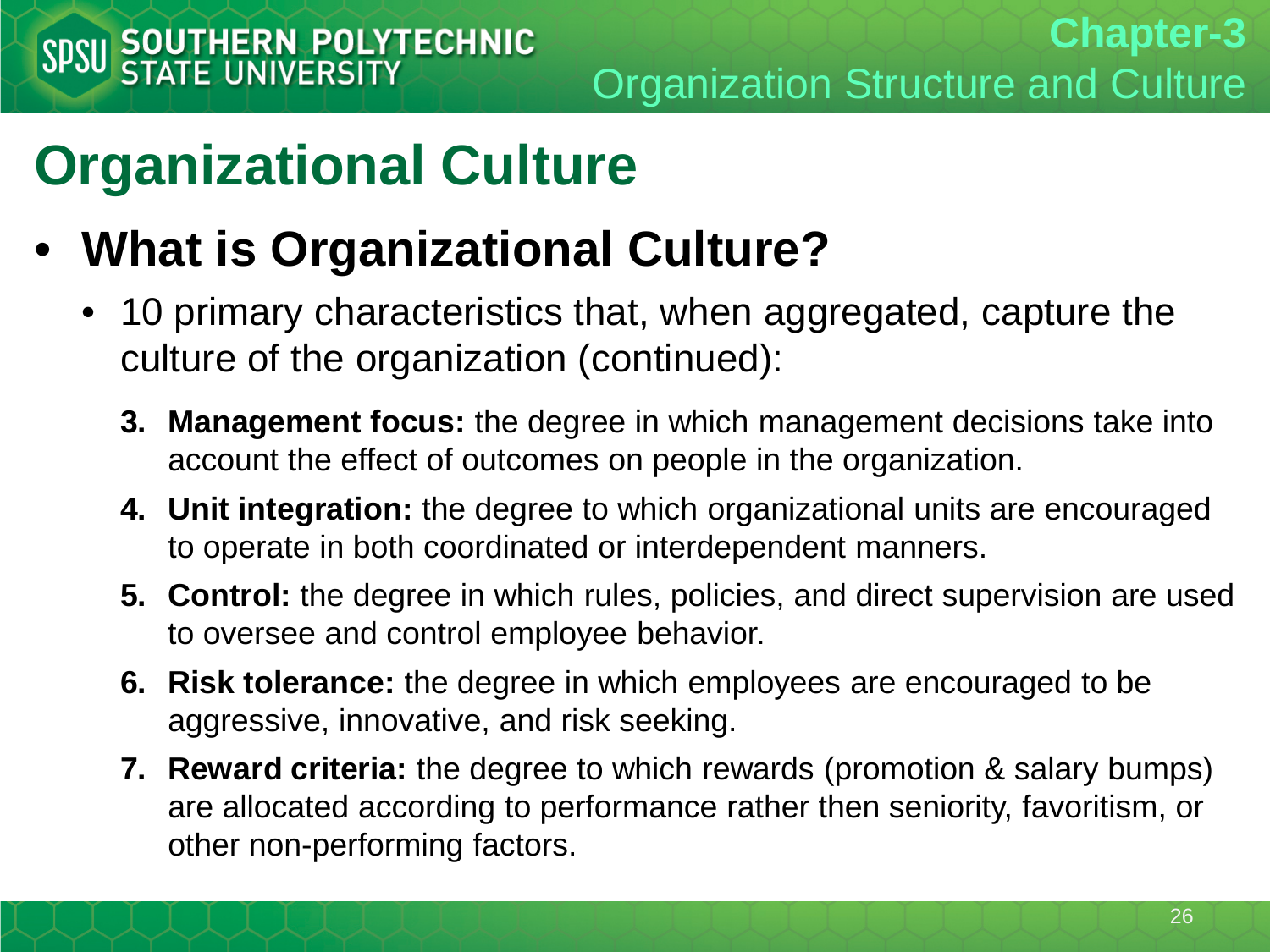- **What is Organizational Culture?**
	- 10 primary characteristics that, when aggregated, capture the culture of the organization (continued):
		- **8. Conflict tolerance:** the degree in which employees are encouraged to air conflict and criticisms openly
		- **9. Means versus end orientation:** the degree in which management focuses on outcome rather than on techniques or processes used to achieve those results.
		- **10. Open-system focus:** the degree to which the organization monitors and responds to changes in the external environment
	- These 10 dimensions provide a composite picture of the organization's culture. It becomes the basis for feelings shared across the organization, how things are done, and the way members are supposed to behave.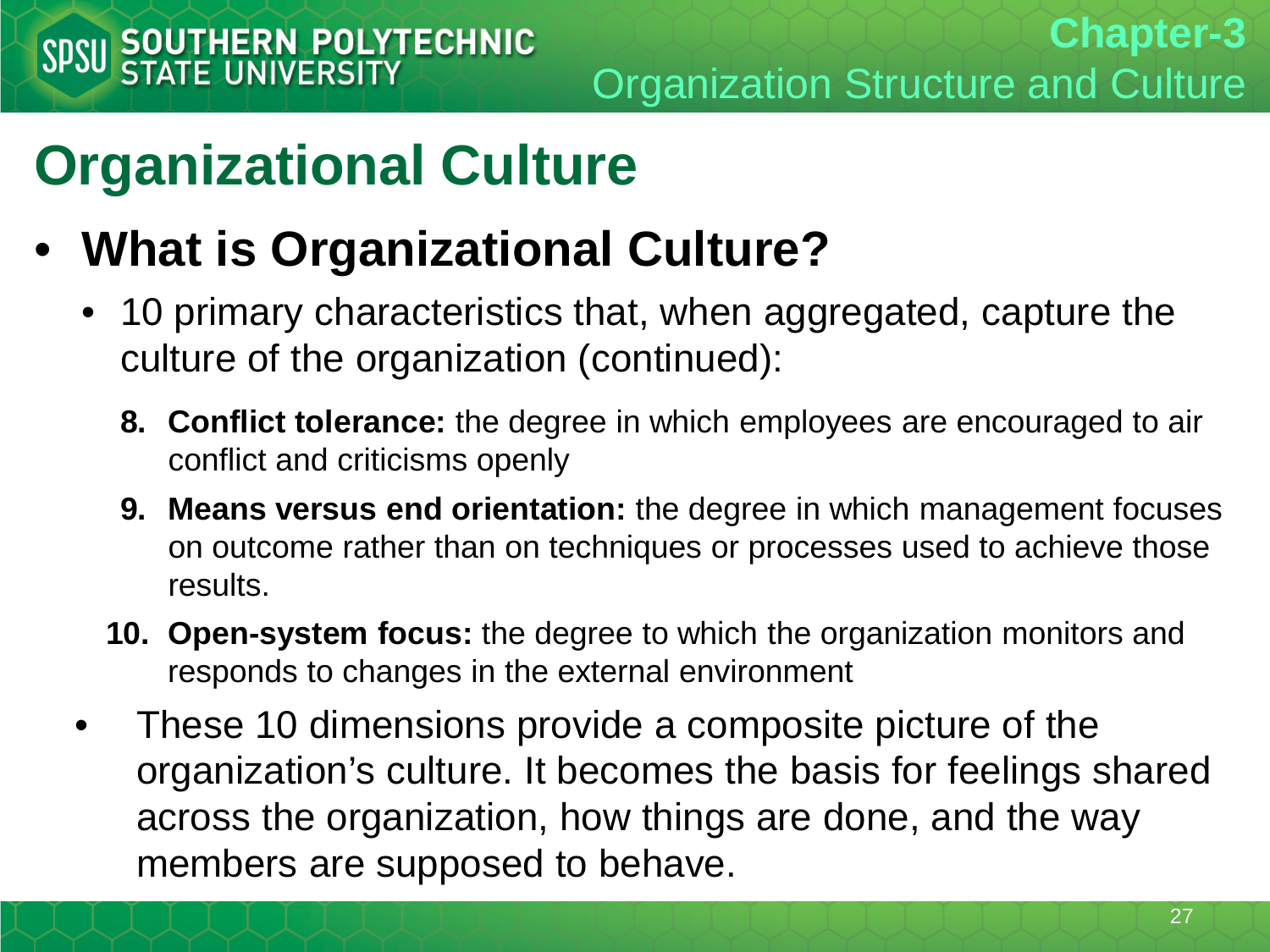- **What is Organizational Culture?**
	- Culture provides a sense of identity for its members. The more clearly an organization's perceptions and values are stated, the more strongly people can identify with their organization and feel part of it.
	- Culture helps legitimize the management system and helps clarify authority and why authority should be respected.
	- Culture clarifies and reinforces standards of behavior by defining what is permissible and inappropriate behavior.
	- Culture helps create social order within the organization. Customs, norms, and ideals provide stability and predictability in behavior, essential for an effective organization.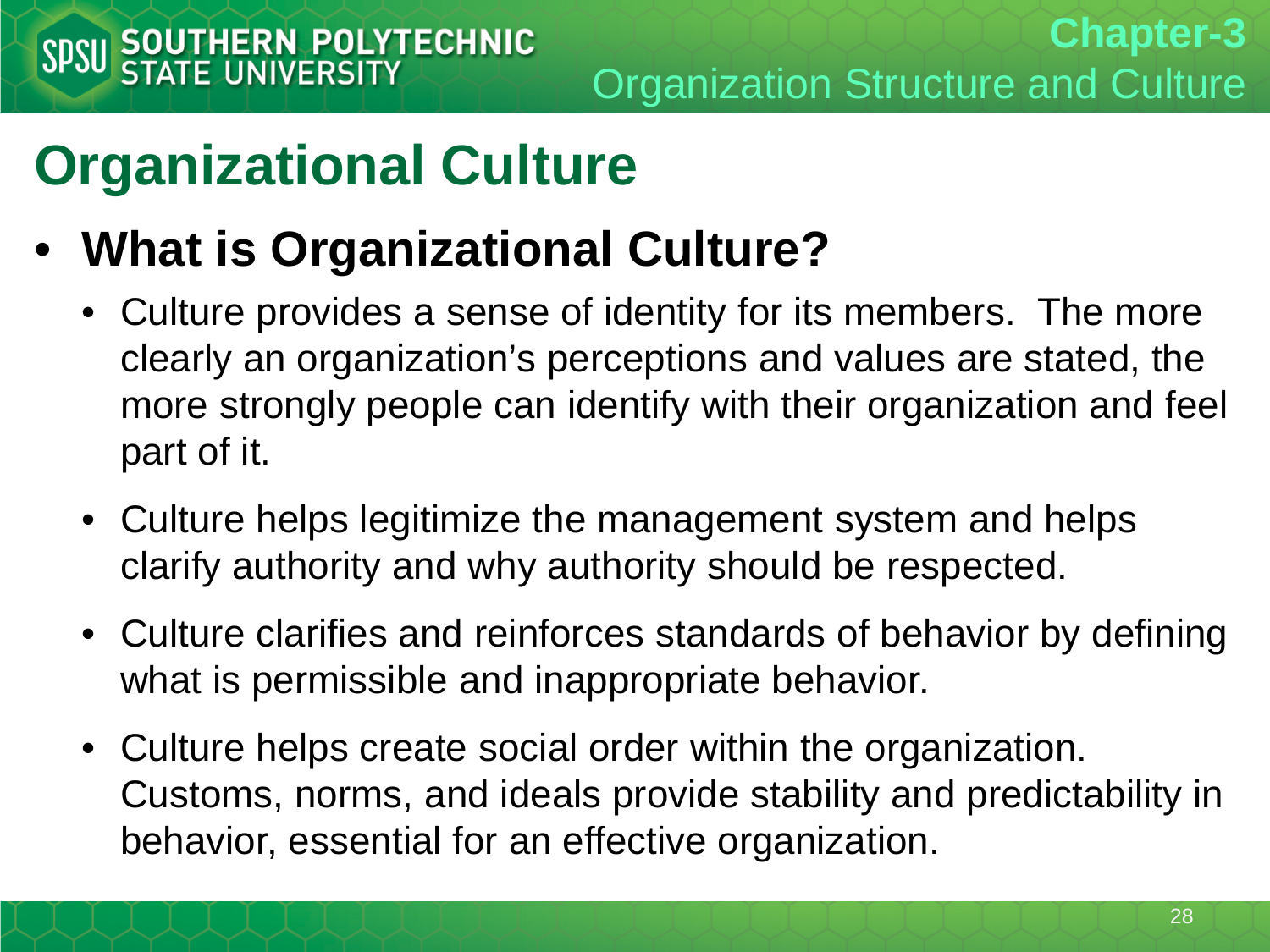- **What is Organizational Culture?**
	- Countercultures can sometimes emerge that support a different set of values, beliefs, and customers, which are often in direct contradiction with the culture espoused by top management.
	- Subcultures can emerge within specific departments or specialty areas. *E.g. People working in the marketing department may have a different set of norms and values than those in the finance department*.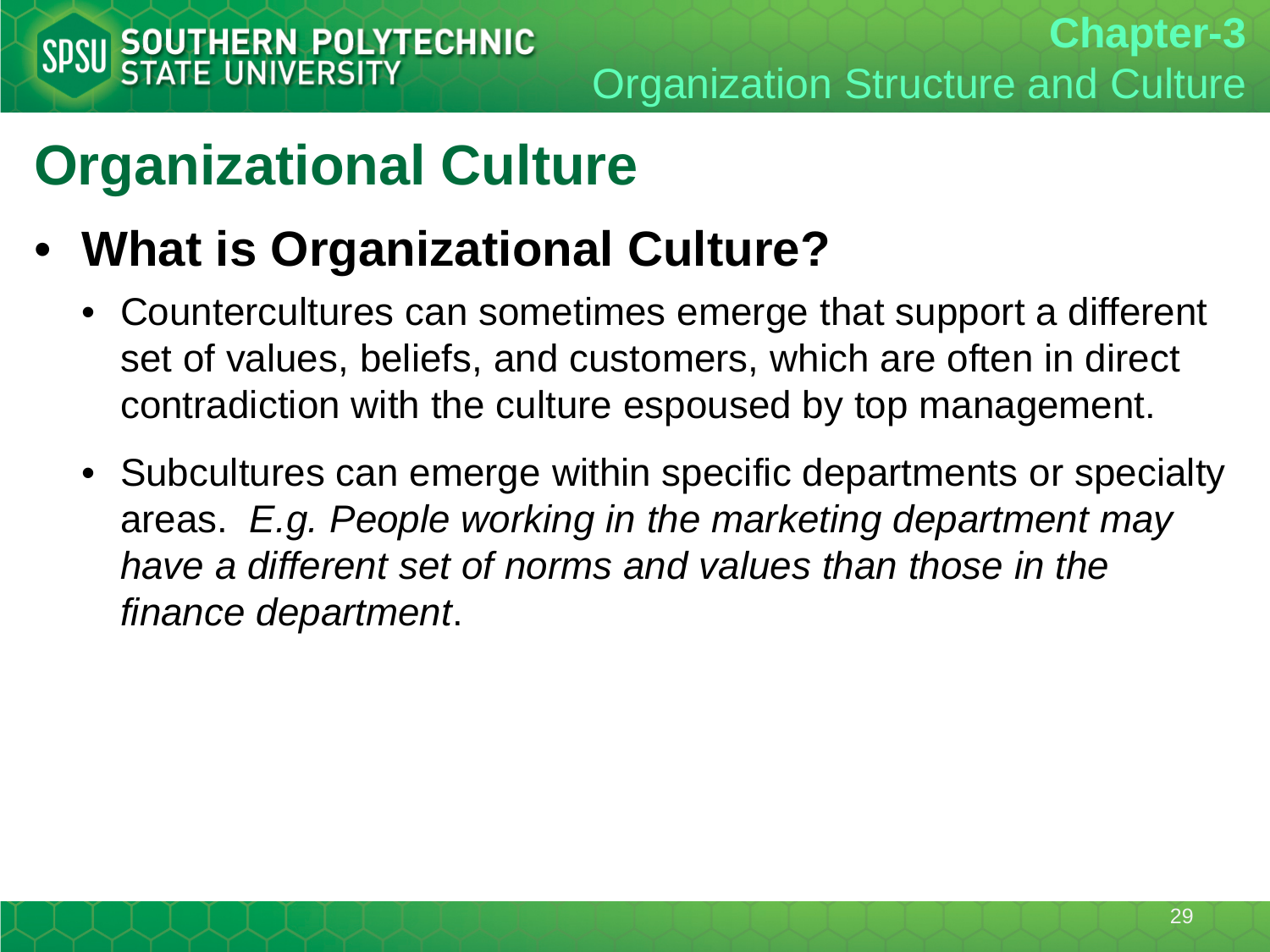• **Identifying Cultural Characteristics -** Deciphering the

culture is more than a subjective opinion someone may have about the organization. The following checklist can provide clues about the "real" norms, customs, and values of the organization.

- **1. Study the physical characteristics of an organization:** Dress code, architecture and modernization of the building for all employees, etc.
- **2. Read about the organization:** annual reports, mission statements, press releases, internal newsletters– what do they describe and what principles are espoused in those documents?
- **3. Observe how people interact within the organization:** their pace, rituals, expressed values, who attend meetings and who does the talking, time spent on issues – all are clues about the values of the organization's culture.
- **4. Interpret stories and folklore about the organization:** similarities among stories told, subject matter in the stories, folklore heroes and villains, and what they suggest about the ideals of the culture.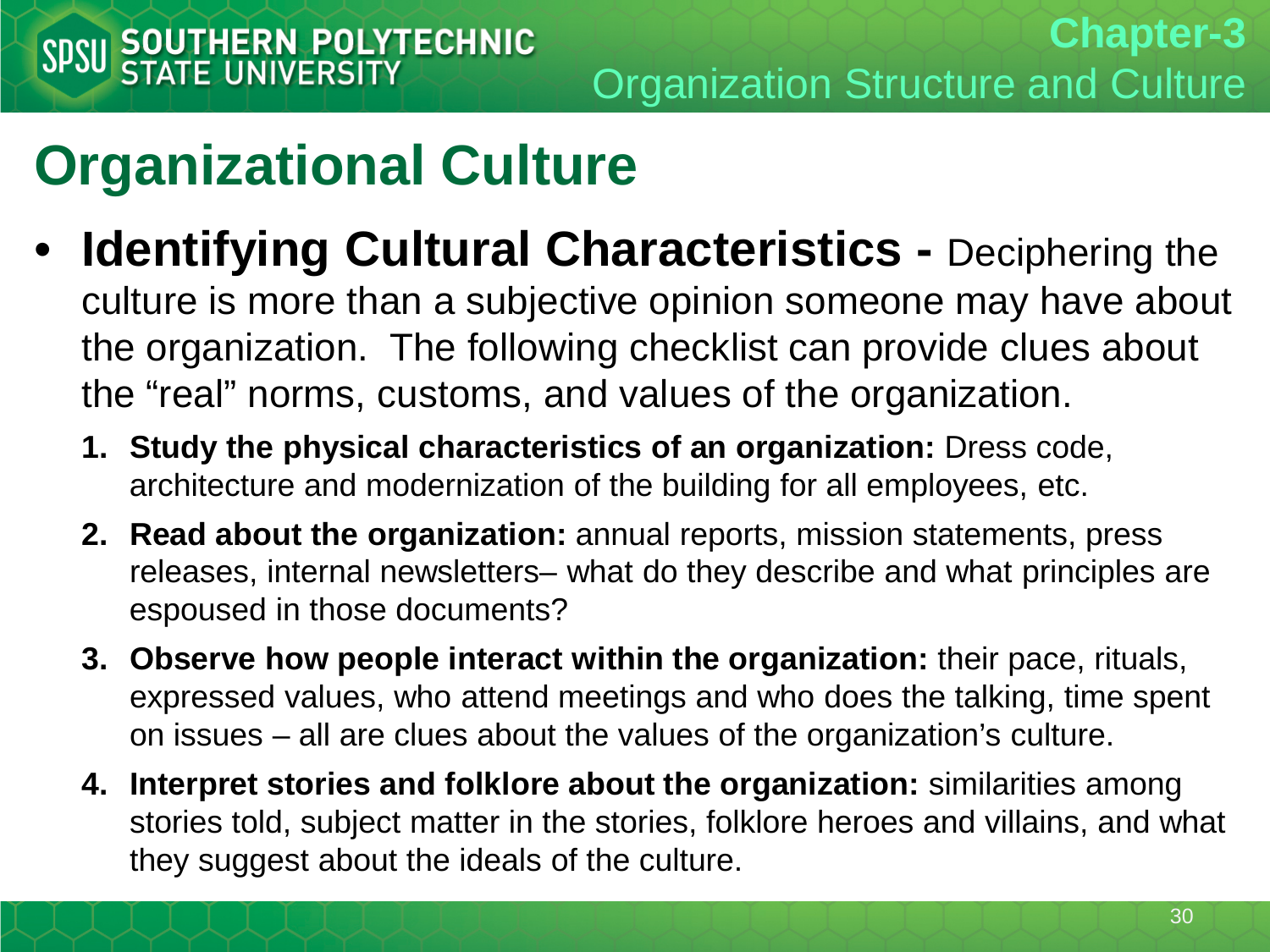#### **Implications of Organizational Culture for Organizing Projects**

- Project managers have to interact with the culture of the parent organization and work well in the subcultures of various departments.
- Project managers have to interact with the client or customer organizations.
- Project managers have to interact with other organizations connected to the project
- Project managers have to be able to read and speak the culture they are working in when developing strategies, plans, and responses that will be understood and accepted.
- Strong correlation between project management structure and the organizational culture with project success.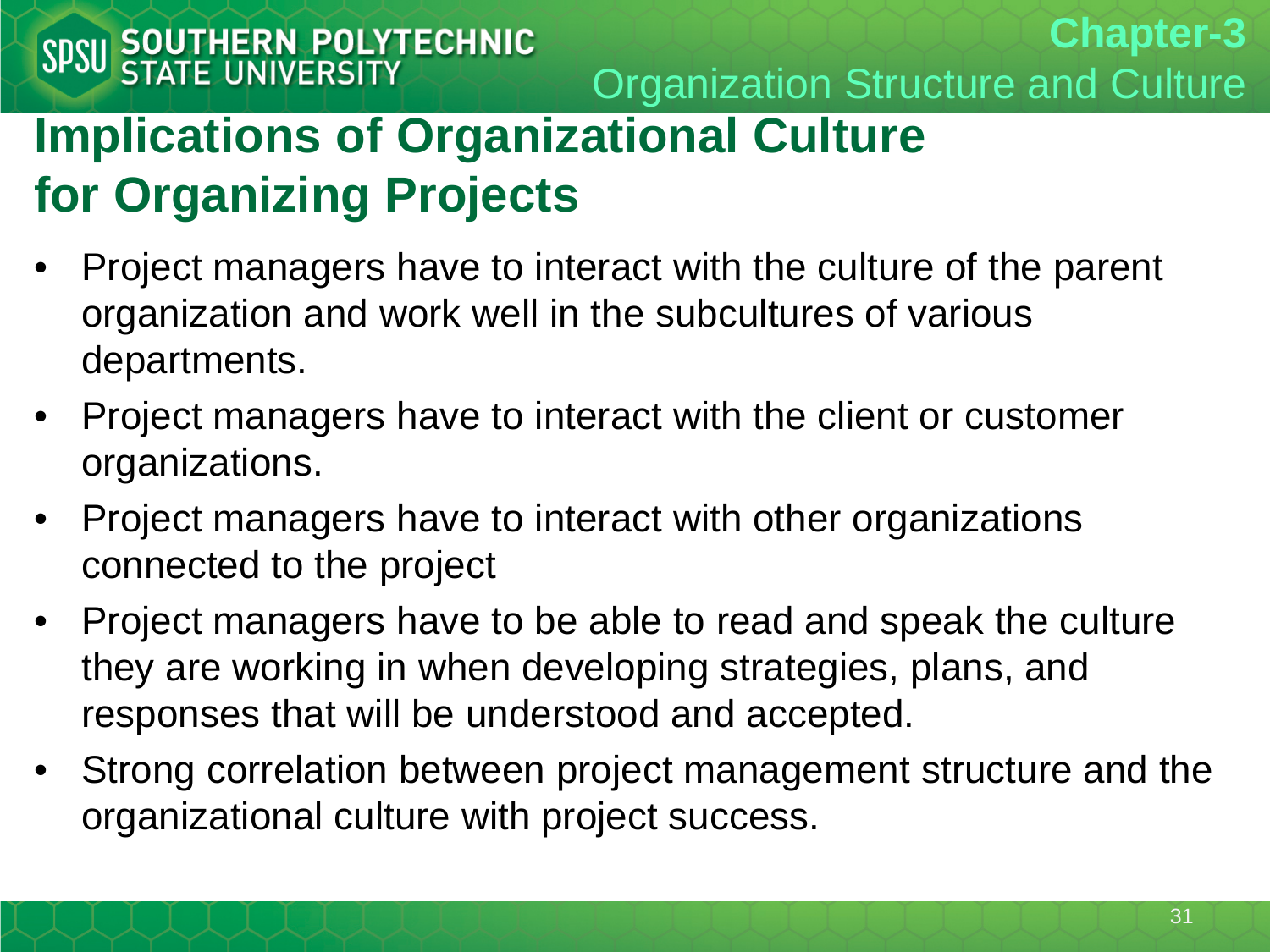#### **Implications of Organizational Culture for Organizing Projects**

- Given the metaphor that culture is a river and a project is a boat, org. cultures that are conducive to project management is like paddling downstream, i.e. must less effort is required.
- Some cultures have such a strong project culture and are projectfriendly. In these cases, projects succeed due to the norm of project commitment, healthy conflict, and committed to the strategies of the organization.
- Toxic cultures is like paddling upstream, which requires more time, effort, and constant attention to the end goal. These are cultures that discourage teamwork, have a low tolerance for conflict, and where "getting ahead" is less about performance and more on relationships with upper management.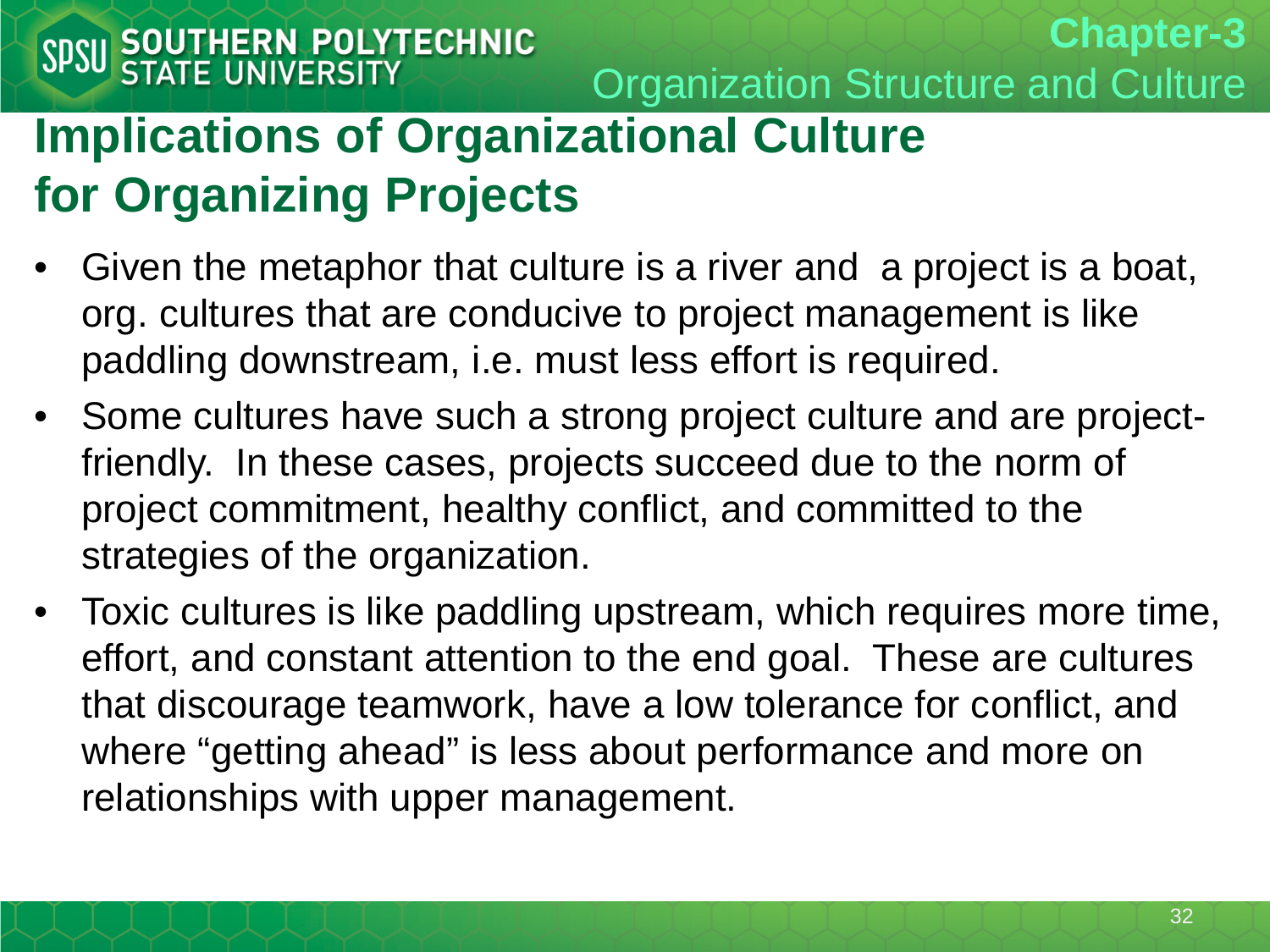**Chapter-3** Organization Structure and Culture

#### **Implications of Organizational Culture for Organizing Projects**

- The degree of interdependence between the parent organization and the project team determines how well the culture will support project management.
- Again, based on the culture and commitment to project management, the structure will be conducive to either Functional, Projectized, or Matrix (weak, balanced, strong).